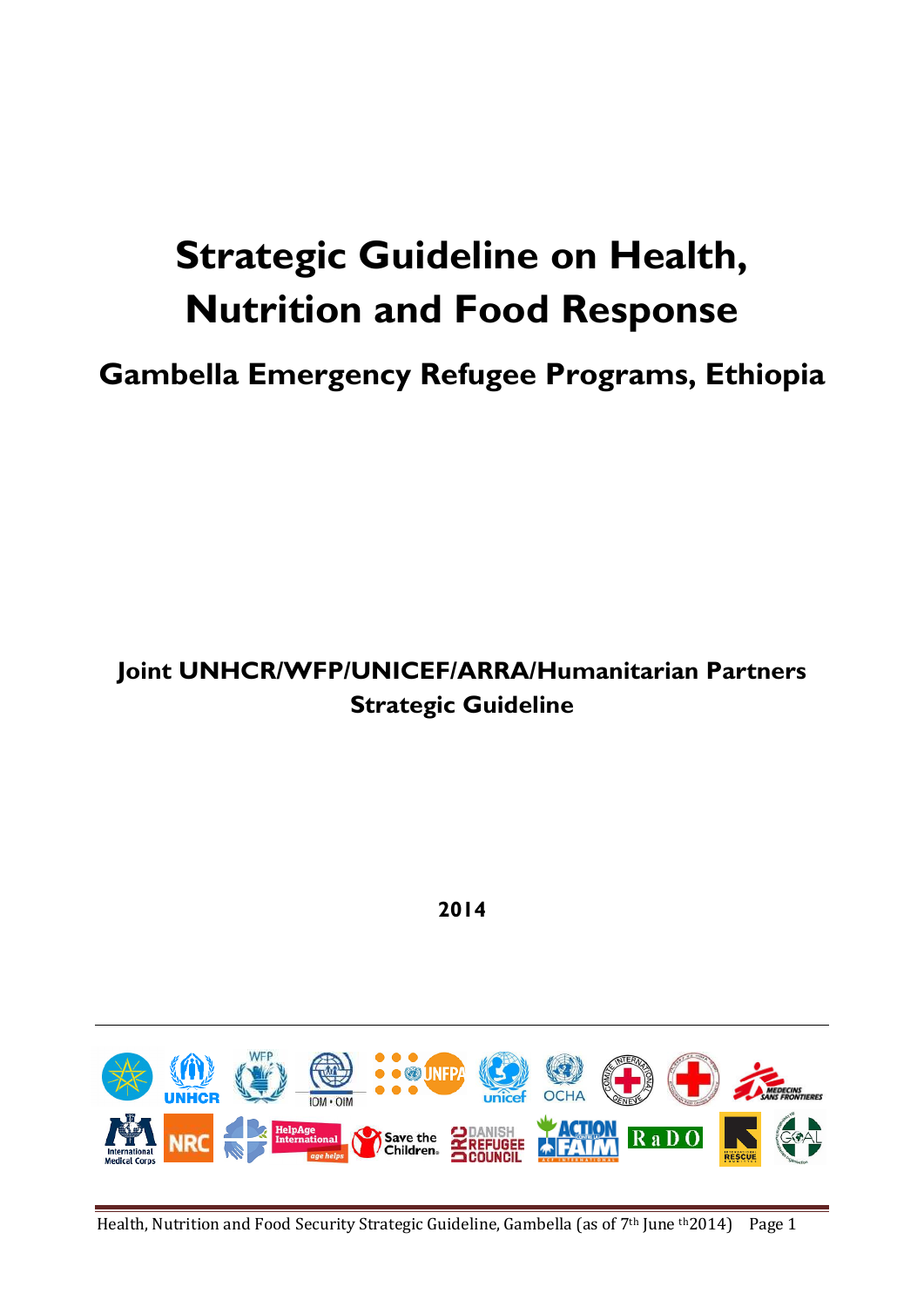# **Introduction**

At the end of 2013, the number of refugees in Ethiopia had reached 431,648. With the influx over 141,900 new arrivals from South Sudan, this number has soared above half a million. Ethiopia is receiving large number of asylum seekers following the S. Sudan conflict which unfolded on 15 December 2013. The humanitarian community in Ethiopia is planning to receive a projected estimate of 3500,000 asylum seekers from South Sudan into Gambella Regional State.

In January 2014, mid-upper arm circumference (MUAC) measurement screening of 2,407 newly arrived children (age 6 to 59 months) at the Pagak entry point has indicated that the level of malnutrition is well beyond the international emergency thresholds. High malnutrition rates have continued to be reported over the past week at Pagak, Burbeiy and Akobo entry points as well as in the Camps (Kule 1, Kule 2 and Leitchuor). Crude and under five mortality rates have been maintained below the emergency thresholds (<1 and < 2 respectively). However, malnutrition remains the main cause of death among the underfives. In the established camps agencies are making every effort to maintain the mortality rates below emergency threshold. This health, nutrition and food security guiding framework include the following objectives:

- Ensure all camps in Gambella provide a harmonized package of health and nutrition services;
- Assure compliance of health and nutrition services to national and UNHCR/UNICEF/WFP standards;
- Provide clear guidance to partners on the coordination dynamics and expected package of activities/interventions by all the sectors;
- Provide clear performance indicators/benchmarks in each area of intervention; and
- Ensure the lessons learned from previous refugee response actions receive due consideration so that this emergency response is more effectively coordinated and managed.

The goal of the coordinated emergency response is to keep the core indicators below the emergency threshold of 1) Crude Mortality Rate (CMR) of 1/10,000/day and under 5 mortality rate (U5-MR) of 2/10,000/day; 2) Global Acute Malnutrition (GAM) below 10% and Severe Acute Malnutrition (SAM) below 1%; and 3) prevent the occurrence of disease outbreaks as well as malnutrition.

# **Guiding principles**

#### **Access**

UNHCR will ensure refugees access the minimum level emergency services in similar ways or at lower costs than nationals according to the needs. Access includes physical, legal, and economic environment.

#### **Integration and sustainability**

UNHCR will ensure that the emergency public health; HIV; food security; nutrition; and water, sanitation and hygiene (WASH) responses are integrated within national systems. In addition, UNHCR will support the existing local health facilities by providing supplies, equipment, expanding services and conducting capacity building training.

#### **Partnership and Coordination**

UNHCR together with its government counterpart, the Administration for Refugee and Returnee Affairs (ARRA) lead coordination mechanisms with partners and the relevant government ministries on emergency public health, nutrition services and WASH programmes, and advocates that the refugees are integrated to the national plans in large-scale influxes of refugees. UNHCR aims for regular national, regional and camp-based refugee health coordination meetings with partners at a minimum on a weekly basis until further notice.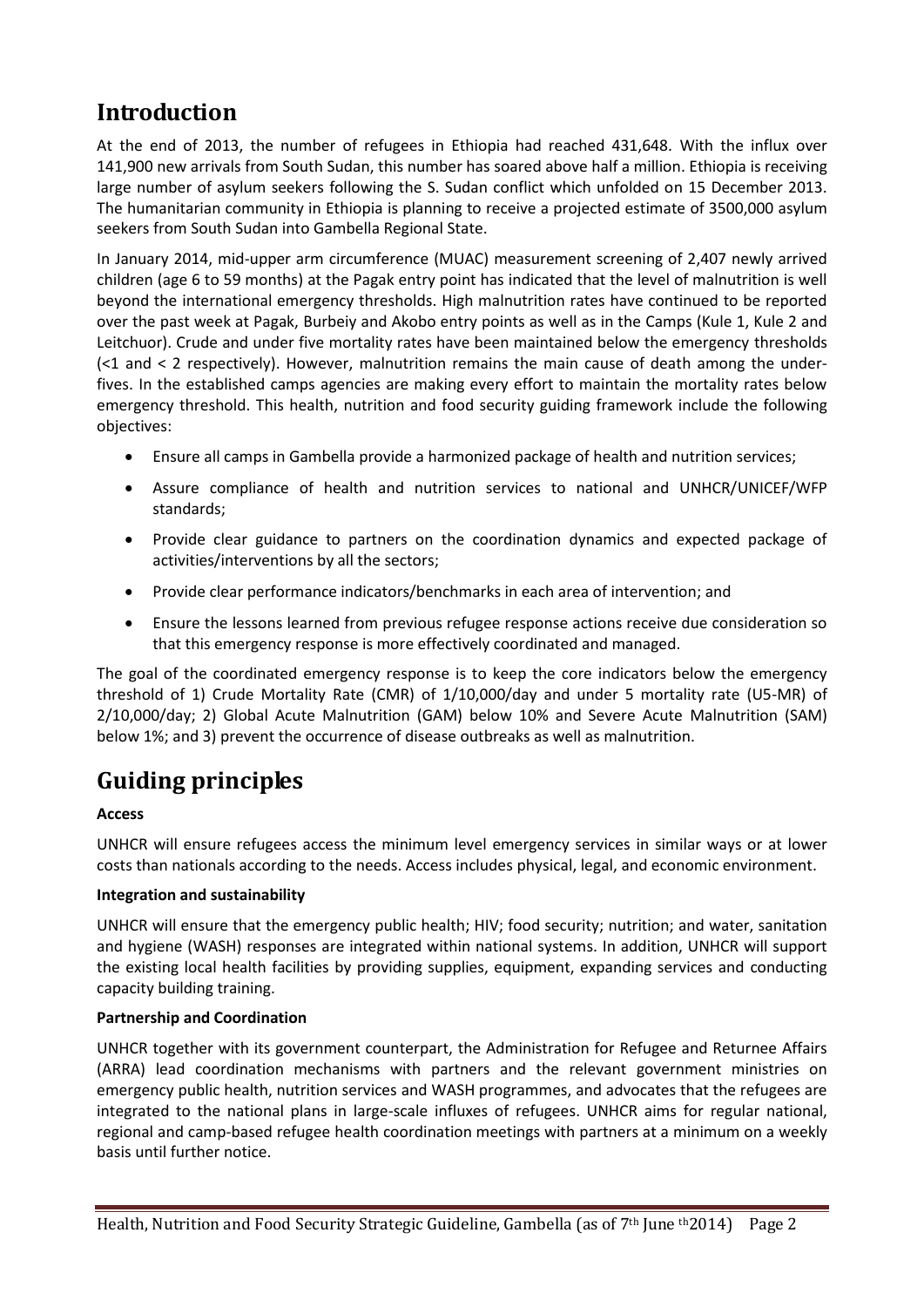UNHCR will also collaborate with a wide range of other state and non-state actors within their mandates and expertise to ensure the availability of quality public health services for refugees (see 3Ws matrix in Section VII below). These partners include other UN agencies (WFP, UNICEF, WHO, UNFPA), international agencies, civil society, non-governmental organizations, academic institutions, multilateral institutions, donors and the private sector.

#### **Effective and Efficient Response during Emergency and Post-emergency**

UNHCR prioritizes rapid and effective response in emergencies through financing and coordination, technical leadership, physical infrastructure and supplies and streamlined data collection, analysis and management. Comprehensive services will be planned and delivered during the emergency phases.

## **I. Health**

#### *Key Emergency Health Interventions*

In the early phase of emergency response, the focus should be at preventing conditions that may cause excess morbidity and mortality. Services that are to be implemented during post-emergency should also be planned at this stage. Some of the essential services that should be implemented during emergency phase are shown below:

- 1. Measles and polio vaccination together with vitamin A supplementation;
- 2. Provision of essential medicines, emergency health kits;
- 3. Implementation of Minimum Initial Service Package(MISP) in Reproductive Health (RH);
- 4. 24/7 curative and emergency referral services including comprehensive emergency obstetric care (cEmOC);
- 5. Emergency laboratory investigation and confirmation of outbreaks;
- 6. Mental health and psychosocial support;
- 7. Community-based preventive and health promotion services;
- 8. Disease surveillance;
- 9. Continued support for the host community health programs and facilities; and
- 10. Emergency Health Information System (HIS).

Planning for services of the post-emergency phase should be undertaken during the emergency phases. Some of the services that should be implemented during post-emergency phase include:

- 1. Routine immunization programme;
- 2. Procurement of essential drugs based on the requirement;
- 3. Implementation of a comprehensive RH/HIV package;
- 4. Basic laboratory investigations and confirmation of outbreaks;
- 5. Mental health and psychosocial support, community-based mental health programme;
- 6. Setting up of referral system to [government] secondary/tertiary health care facilities for lifesaving interventions;
- 7. HIV/Tuberculosis (TB) and leprosy programme;
- 8. Chronic disease clinics integrated into the Out-patient Department (OPD); and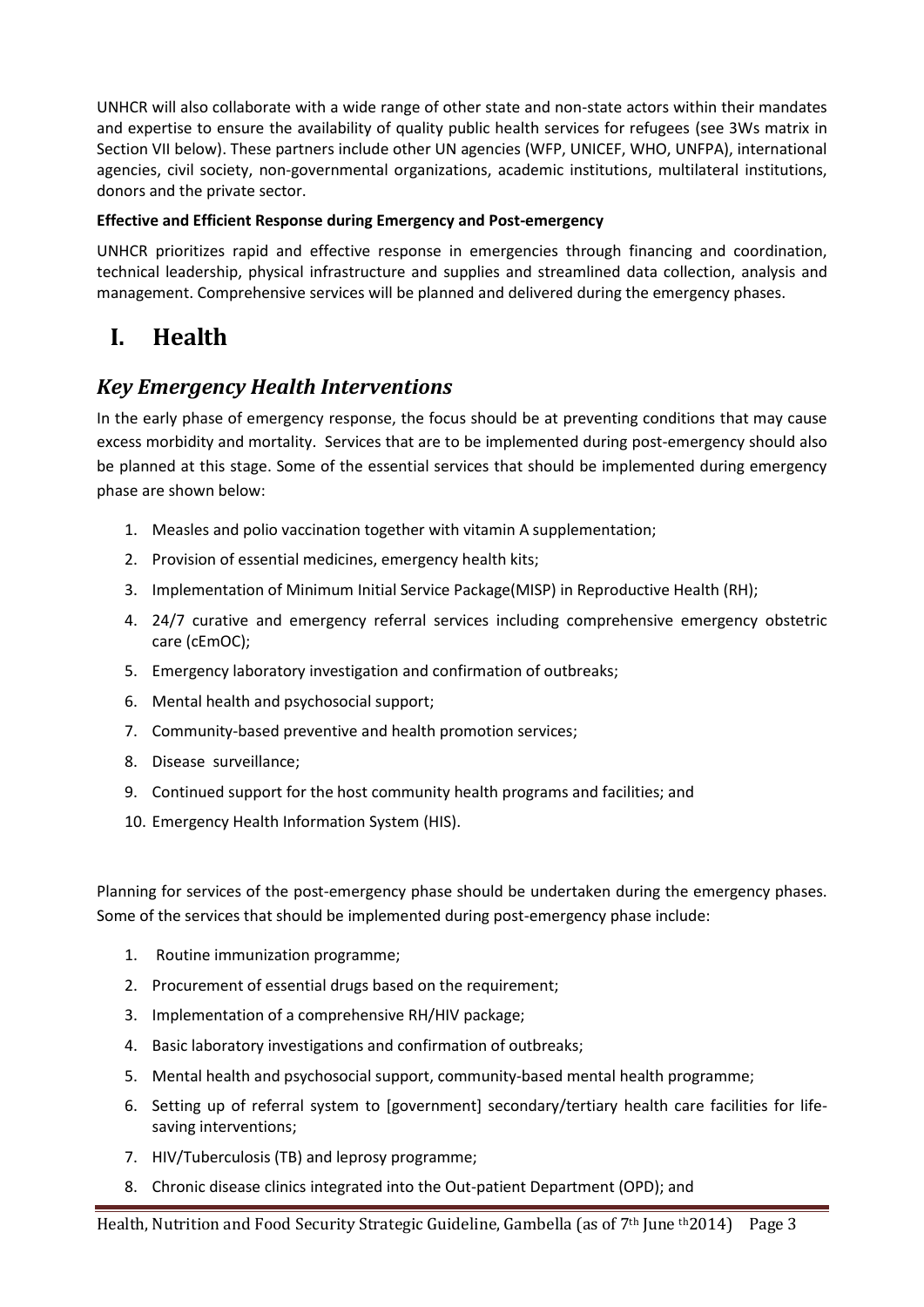#### 9. HIS.

# *Key Health Interventions at Reception Centres (Akobo, Burbiey and Pagak)*

| <b>KEY INTERVENTION</b>                                           | <b>TARGET GROUP</b>                                          | <b>REMARK</b>                                                                                                                  | <b>STATUS</b>                                                                                                                                   |
|-------------------------------------------------------------------|--------------------------------------------------------------|--------------------------------------------------------------------------------------------------------------------------------|-------------------------------------------------------------------------------------------------------------------------------------------------|
| Arrival measles<br>vaccination                                    | 6 months to 15<br>years                                      | The target for measles<br>vaccination could be<br>extended based on the<br>proportion above 15<br>years affected by<br>measles | Ongoing by the Gambella<br>Regional Health Bureau<br>(GRHB) with support from the<br><b>United Nations Children's</b><br>Fund (UNICEF)          |
| Vitamin A<br>supplementation                                      | 6 months to 5<br>years                                       | Important to ensure<br>there is at least an<br>interval of four months<br>between the doses                                    | Ongoing by GRHB with<br>support from UNICEF                                                                                                     |
| Oral polio vaccine                                                | 0 to 15 years                                                | Campaign conducted by<br><b>GRHB</b>                                                                                           | Campaign done; routine<br>vaccination at entry points &<br>in camp ongoing (GRHB in<br>collaboration with UNICEF)                               |
| De-worming                                                        | 2 to 5 years                                                 | Ongoing                                                                                                                        | Ongoing by GRHB with<br>support from UNHCR/ARRA                                                                                                 |
| <b>Clinical Consultation</b>                                      | To asylum seekers<br>(Akobo)                                 | Ongoing                                                                                                                        | Ongoing by GRHB with<br>support from UNICEF                                                                                                     |
| <b>MUAC</b> screening                                             | To all asylum<br>seeker under five<br>children               | Ongoing                                                                                                                        | Ongoing by GRHB with<br>support from UNICEF                                                                                                     |
| Emergency clinic and<br>disease surveillance                      | Pagak and Burbeiy<br>refugee and host<br>community           | Clinic (24 hour<br>emergency<br>treatment/referral)                                                                            | Ongoing by Médecins sans<br>frontières (MSF-F) Weekly<br>morbidity data and<br>immediate reporting of<br>outbreaks to<br>UNHCR/WHO/ARRA/Woredas |
| Ambulance service                                                 | Pagak and Burbeiy<br>refugee and<br>surrounding<br>community | 24 hour emergency<br>referral                                                                                                  | Ongoing by MSF-F in Pagak<br>and ICRC in Burbeiy                                                                                                |
| Implementation of<br><b>MISP</b>                                  | As per MISP<br>guidelines                                    | Planning and<br>implementation of<br>comprehensive RH/HIV<br>started                                                           | Ongoing by GRHB in Akobo<br>and MSF-F in Pagak and<br>Burbeiy with support from<br>UNFPA, UNHCR                                                 |
| Identification of<br>patients on previous<br>treatment and ensure | HIV/TB patients,<br>others                                   | Ongoing                                                                                                                        | Ongoing by GRHB in Akobo<br>and MSF-F in Pagak and<br>Burbeiy. Itang and Nyingany                                                               |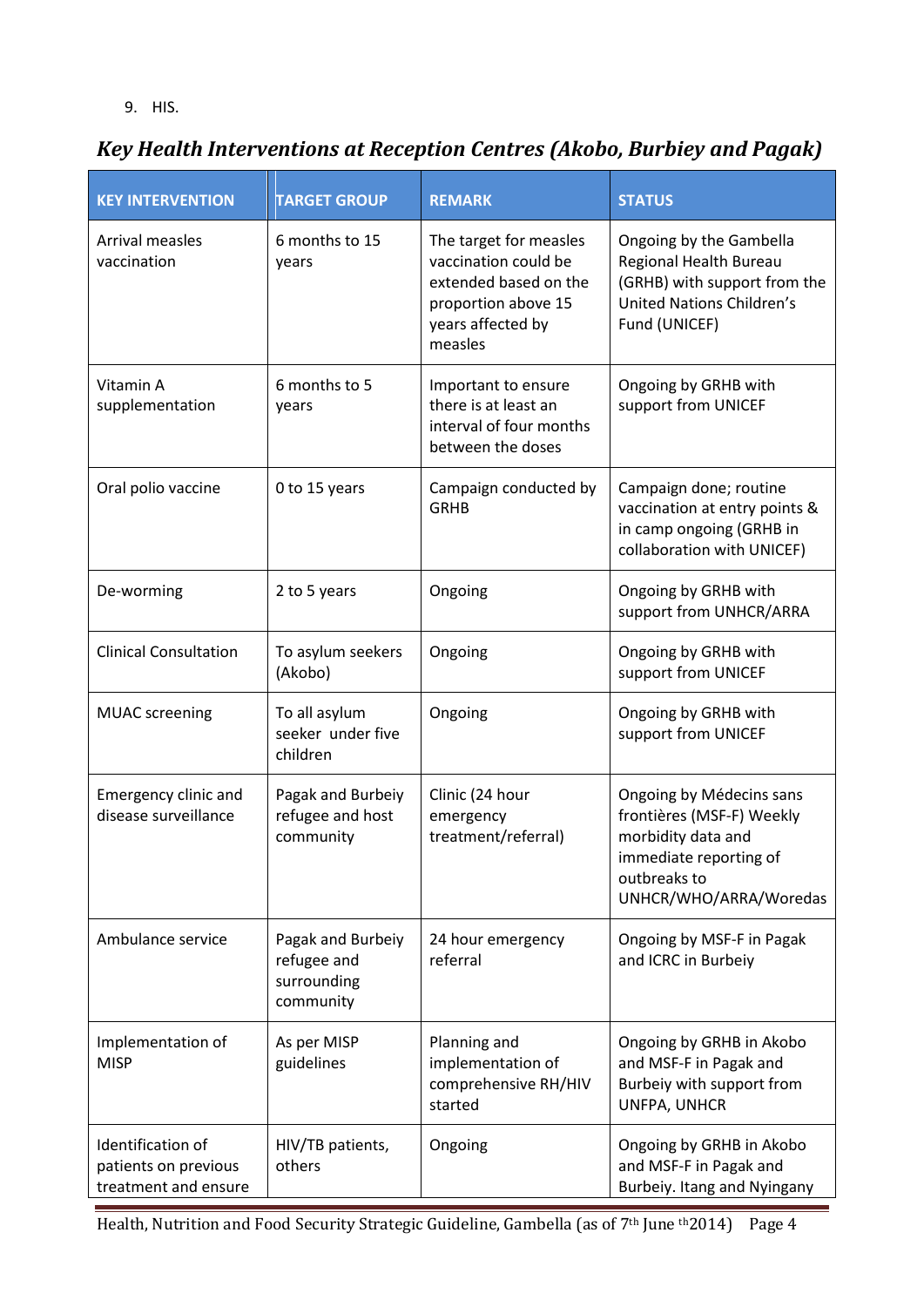| continuity of<br>medication                                                                                 |                                                                     |                                                                                                       | Health Centers to support on<br>the diagnosis. TB guideline<br>revised.                                                                                                             |
|-------------------------------------------------------------------------------------------------------------|---------------------------------------------------------------------|-------------------------------------------------------------------------------------------------------|-------------------------------------------------------------------------------------------------------------------------------------------------------------------------------------|
| Community health<br>volunteers/workers                                                                      | Pagak and Burbeiy<br>refugee and<br>surrounding<br>community        | Move around Pagak and<br>Burbeiy to continuously<br>identify vulnerable<br>groups                     | MSF-Holland has trained 10<br>locally recruited community<br>outreach workers (COWs) in<br>Pagak. Activity to start in<br>Burbeiy by MSF - France.                                  |
| Outbreak disease<br>control and<br>surveillance                                                             | Pagak, Akobo and<br>Burbeiy refugee<br>and surrounding<br>community | Ongoing measles<br>outbreak; preparation/<br>prevention activities for<br>any other outbreak          | Ongoing by GRHB, UNHCR,<br>ARRA, UNICEF, WHO, and<br>MSF-F                                                                                                                          |
| Support Lare, Akula,<br>Matar & Akobo health<br>facilities with<br>medicines, medical<br>supplies/equipment | Local community                                                     | Local facilities have<br>increased need for<br>support due to<br>increased target<br>population needs | Medicines and supplies have<br>been provided by UNICEF,<br>UNHCR, ARRA, and MSF-F &<br>ICRC and will continue as<br>needed. Akula and Matar<br>Health Centers added to the<br>list. |

Upon arrival at reception center, refugees between the ages of 6 months and 15 years will be provided with measles and polio vaccination, Vitamin A supplementation and deworming. To the extent possible, the teams of vaccinators should be stationed at registration desks for this purpose.

Efforts have been made to ensure the emergency clinics are conveniently accessible to the refugees. The clinics should focus on basic health service provision and referral of the critically sick. The services should include triage, outpatient, referral, inpatient, dressing/injections); case definitions; standard treatment protocols, procedures for patient management including standard operating procedures (SOPs) for referrals. The clinics should enforce and fully adhere to standard universal precautions against infections. Referral services (including provision of ambulances) will continue to be provided at the reception sites.

The MISP for RH and HIV should be freely available. Awareness-raising among all staff on early referral of survivors of sexual violence to health services is crucial. The response should be coordinated between health, community, security and protection services.

UNHCR/UNFPA has provided clean delivery kits to all pregnant women and birth attendants. Health facilities and midwives should be provided with midwifery delivery kits. There is an established referral system to manage obstetrics emergencies and this should be closely monitored.

## *Key Health Interventions at Transit Center (Matar)*

| <b>KEY INTERVENTION</b> | <b>TARGET GROUP</b>                             | <b>REMARK</b>                                                | <b>STATUS</b>                                                                                                                          |
|-------------------------|-------------------------------------------------|--------------------------------------------------------------|----------------------------------------------------------------------------------------------------------------------------------------|
| Emergency clinic        | All refugees in at<br><b>Matar Transit Site</b> | Daily clinic with 24 hour<br>emergency<br>treatment/referral | Ongoing by MSF-F. Matar<br><b>Health Center/RHB</b><br>additional available for<br>cases requiring<br>immediate facility based<br>care |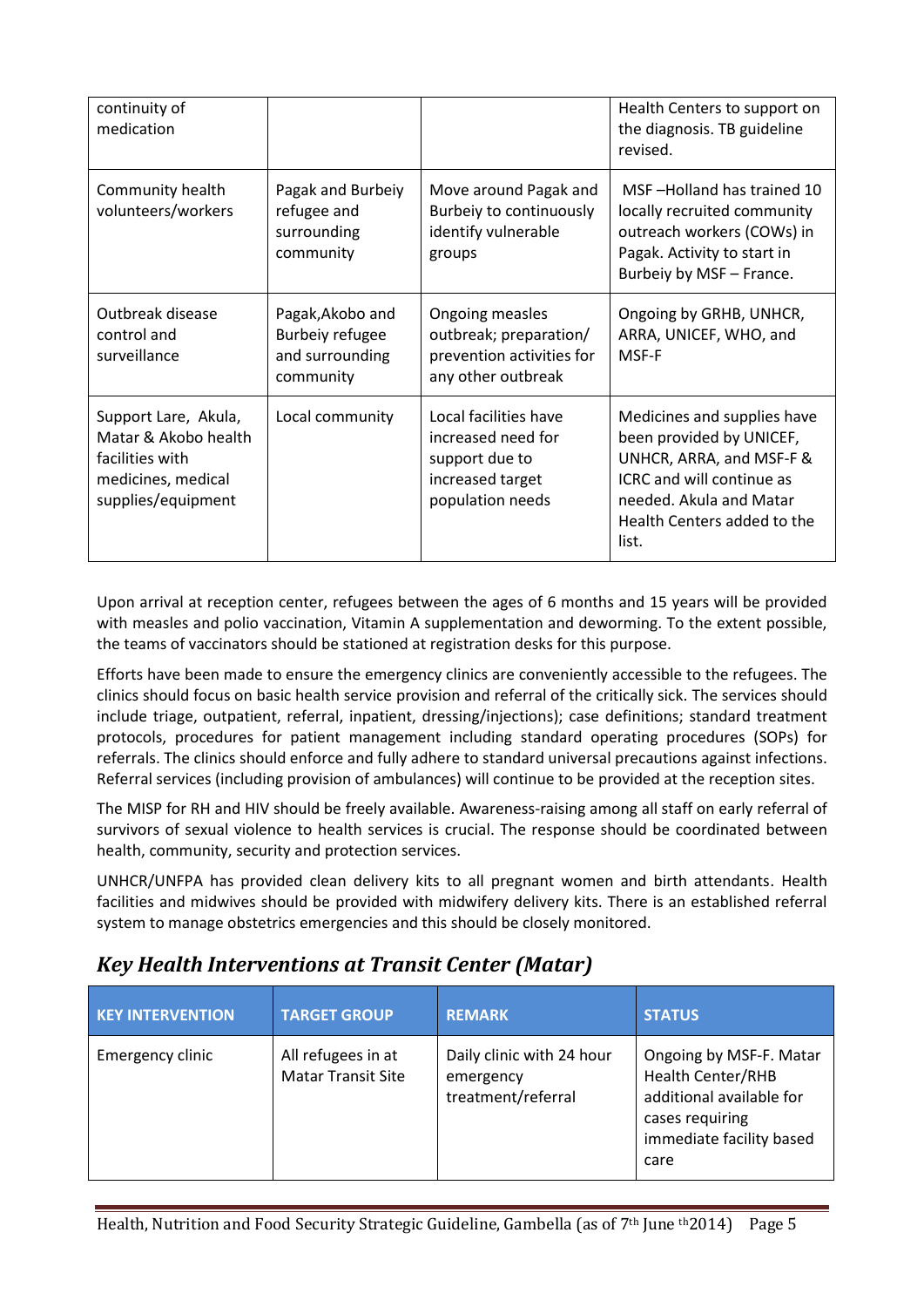| Ambulance service | ICRC on standby but  |
|-------------------|----------------------|
| Patients needing  | 24 hour emergency    |
| referral          | there is need for    |
| referral          | additional ambulance |

The service at the medical clinic should include triage, outpatient, referral, dressing/injection; case definitions; standard treatment protocols, procedures for patient management including SOPs for referrals should be provided.

Refugees in transit from Burbeiy will spend one night at Matar before proceeding to Kule-2 Camp on the following day. IOM will ensure medical escort for all refugees is provided. MSF - France will provide emergency health care. UNHCR and IOM to ensure prioritization of travel for all vulnerable cases and provide special arrangement as soon as possible where needed. ARRA will also facilitate and support patients with continuing medications. IOM/ICRC will have an ambulance/vehicle available to refer obstetric emergencies. Care for survivors of sexual violence including post-exposure prophylaxis (PEP) or plan immediate referral to Gambella will be provided by MSF- France and UNHCR. Matar health center with support from RHB and UNICEF will also provide care as needed at no cost to the refugees.

## *Key Health Interventions at Camps (Leitchuor, Kule 1 andKule-2)*

| <b>KEY INTERVENTION</b>                                                                                                                                                | <b>TARGET GROUP</b>                            | <b>REMARK</b>                                                                                                                                  | <b>STATUS</b>                                                                                                                                                                       |
|------------------------------------------------------------------------------------------------------------------------------------------------------------------------|------------------------------------------------|------------------------------------------------------------------------------------------------------------------------------------------------|-------------------------------------------------------------------------------------------------------------------------------------------------------------------------------------|
| Vaccination (Routine<br>EPI as per the Ethiopia<br>National Schedule).<br>Additionally, Selective<br>vaccination for OPV<br>and measles for those<br>not vaccinated at | As per national and<br><b>UNHCR</b> guidelines | Selective for those not<br>vaccinated at reception<br>points.<br>Catch up vaccination for<br>children under one as<br>per national guidelines. | Ongoing by MSF-F in<br>Lietchuor, By ARRA in Kule-1<br>and by MSF-Holland in Kule-<br>2 with support from UNICEF<br>and RHB. Facility and<br>Outreach approach to be<br>adopted.    |
| reception points.)                                                                                                                                                     |                                                |                                                                                                                                                | Catch up vaccination<br>guideline developed by<br>UNHCR/UNICEF/ARRA/RHB.                                                                                                            |
|                                                                                                                                                                        |                                                |                                                                                                                                                | Campaign planned for Polio,<br>OCV and PCV by MSF-<br>F/UNHCR/ARRA/UNICEF/RHB                                                                                                       |
| Vitamin A<br>supplementation                                                                                                                                           | 6 months to 5 years                            | Selective for those not<br>vaccinated at reception<br>points                                                                                   | Ongoing by MSF-F in<br>Lietchuor, By ARRA in Kule-1<br>and by MSF-Holland in Kule-<br>$\overline{2}$                                                                                |
| MISP/RH                                                                                                                                                                | As per MISP/RH<br>guidelines                   | Comprehensive RH/HIV<br>is planned for and<br>started as emergency<br>continues                                                                | <b>Elements of Basic EMOC RH</b><br>started by MSF-F in Leitchuor<br>and by ARRA in Kule-1, and<br>underway in Kule-2 and kule-<br>1- Zone C by MSF-Holland<br>e.g. antenatal care. |
|                                                                                                                                                                        |                                                |                                                                                                                                                | Comprehensive EMOC<br>including caesarian section<br>to be provided at Gambella<br>hospital. 24/7 ambulance                                                                         |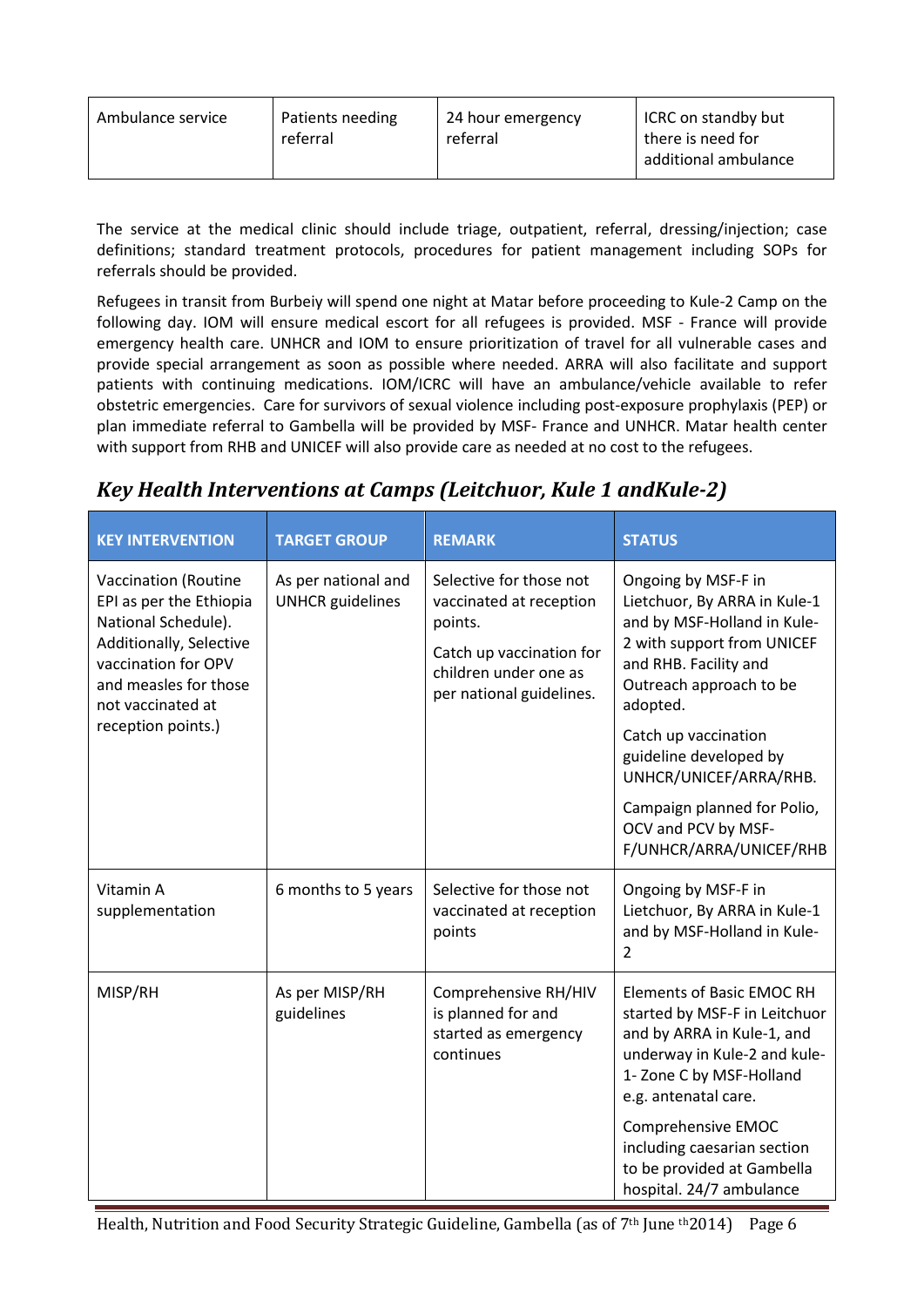|                                              |                                                     |                                                                     | services provided by<br>ICRC/MSF-F/MSF-Holland.                                                                                                                                                                        |
|----------------------------------------------|-----------------------------------------------------|---------------------------------------------------------------------|------------------------------------------------------------------------------------------------------------------------------------------------------------------------------------------------------------------------|
|                                              |                                                     |                                                                     | RHB to start blood bank in<br>Gambella.                                                                                                                                                                                |
| <b>OPD Clinical care</b>                     | All refugees and<br>surrounding<br>community        | During working hours<br>(and 24 hours for<br>emergency/ duty hours) | Ongoing by MSF-F in<br>Leitchuor and by ARRA in<br>Kule-1 and by MSF-Holland<br>in Kule-1-Zone-C and Kule-2.                                                                                                           |
|                                              |                                                     |                                                                     | 24 hours services to be<br>started in Kule 1 and Kule 2<br>by ARRA and MSF - Holland<br>respectively after security<br>clearance.                                                                                      |
|                                              |                                                     |                                                                     | Medicines and supplies to be<br>provided by MSF - F, MSF -<br>Holland, UNHCR, UNICEF,<br>and RHB(for vertical<br>programs)                                                                                             |
| In-patient Department<br>(IPD) Clinical care | Patients needing<br>admission                       | 24 hour service                                                     | Ongoing by MSF-F in<br>Leitchuor and through<br>referral by ARRA and MSF-<br>Holland at Kule -1 and kule-2<br>to Itang (MSF-F in Itang). 24<br>hours services to start in Kule<br>1 and 2 by ARRA and MSF -<br>Holland |
| Ambulance service                            | Patients needing<br>referral                        | 24 hour service                                                     | Ongoing by MSF-F in<br>Leitchuor & ARRA in Kule-1<br>and by MSF-Holland in Kule-<br>2; ICRC supporting with 3<br>ambulances (1 per camp).                                                                              |
| Community outreach                           | All households in<br>the camp                       | Ongoing                                                             | Ongoing by MSF-F, ACF, DRC,<br>LWF (Leitchuor) and by<br>ARRA, GOAL, MSF-Holland<br>(Kule-1), MSF-Holland, GOAL,<br>ADRA, NRC(Kule-2)                                                                                  |
| Isolation room                               | Patients with<br>epidemic prone<br>disease          | Ongoing in Leitchuor                                                | Ongoing by MSF-F in<br>Leitchuor and pending<br>construction in Kule-1 and<br>Kule-2 by ARRA and MSF-<br>Holland.                                                                                                      |
| Distribution of<br>mosquito nets             | All refugees at ratio<br>of 1 LLIN/2<br>individuals | Intensive health<br>education to ensure<br>proper use               | Ongoing in Kule-1, Kule-2 and<br>Leitchuor with<br>UNHCR/UNICEF technical<br>support                                                                                                                                   |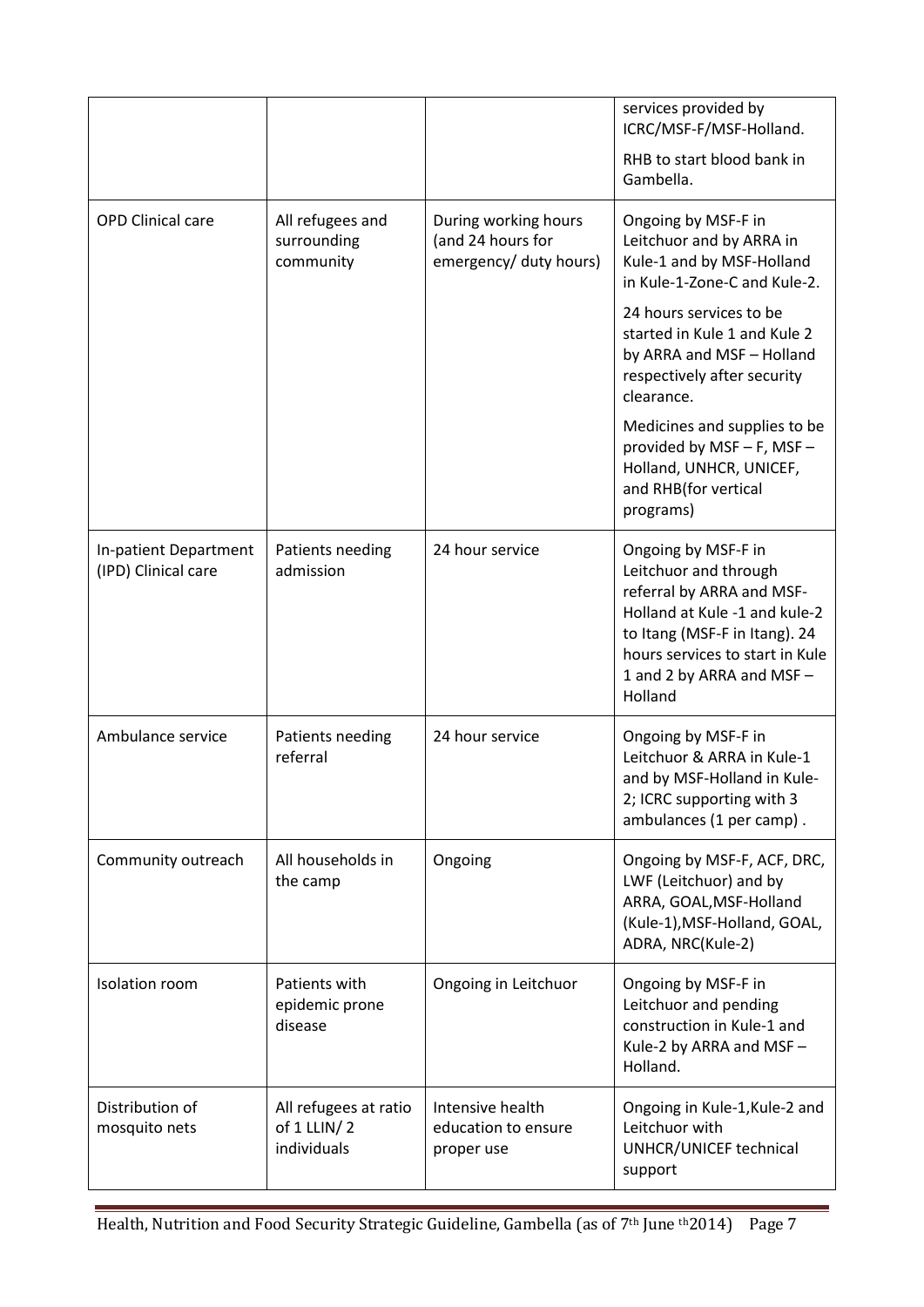| <b>HIS</b>                                                                                                            | All facilities                                  | Weekly data compilation<br>for the HIS following the<br>standard format                                                                | Emergency HIS started;<br>Routine HIS reporting also<br>started and tools being<br>provided and training has<br>been provided. Weekly HIS<br>reporting on going.<br>Mortality to include both<br>facility and Community<br>Deaths.                                                                                                                                                                  |
|-----------------------------------------------------------------------------------------------------------------------|-------------------------------------------------|----------------------------------------------------------------------------------------------------------------------------------------|-----------------------------------------------------------------------------------------------------------------------------------------------------------------------------------------------------------------------------------------------------------------------------------------------------------------------------------------------------------------------------------------------------|
| Disease Surveillance                                                                                                  | All facilities                                  | Weekly data compilation<br>and immediate<br>reporting for any<br>outbreaks.<br>EPRP to be finalized for<br>epidemic prone<br>diseases. | MSF- France, MSF- Holland<br>and ARRA to report on a<br>weekly basis and<br>immediately for outbreaks.<br>UNHCR to provide updated<br>surveillance data on a weekly<br>basis.<br>WHO/RHB/ARRA/UNHCR to<br>investigate outbreaks within<br>48 hours. WHO/RHB to<br>support specimen<br>transportation and<br>laboratory confirmation as<br>needed.<br>EPRP to be finalized by<br>WHO/RHB/ARRA/UNHCR. |
| Chronic Cases(with<br>specific focus on TB<br>and HIV)                                                                | Patients with<br>Chronic medical<br>Conditions. | On going                                                                                                                               | Screening of cases to be<br>done by ARRA, MSF-France<br>and MSF-Holland. Referral, if<br>needed, to be supported by<br>ARRA and Gambella Hospital.<br>Diagnosis for TB to be done<br>at Itang and Nyingany Health<br>Centers with DOTS/follow up<br>treatment provided at the<br>Camp Clinics.                                                                                                      |
| Mental Health and<br><b>Psychosocial Support</b>                                                                      | All refugees as<br>needed.                      | Started by IMC in Kule 1<br>and Leitchuor Camp.                                                                                        | IMC to continue provision of<br>facility and community based<br>mental and psychosocial<br>support. These should be in<br>an integrated manner.                                                                                                                                                                                                                                                     |
| Support Itang and<br>Nyinyang health<br>facilities with<br>medicines, medical<br>and Laboratory<br>supplies/equipment | Local community                                 | Local facilities have<br>increased need for<br>support due to<br>increased target<br>population needs                                  | Medicines and supplies are<br>provided by UNICEF,<br>UNHCR, ICRC and ARRA and<br>will continue as needed                                                                                                                                                                                                                                                                                            |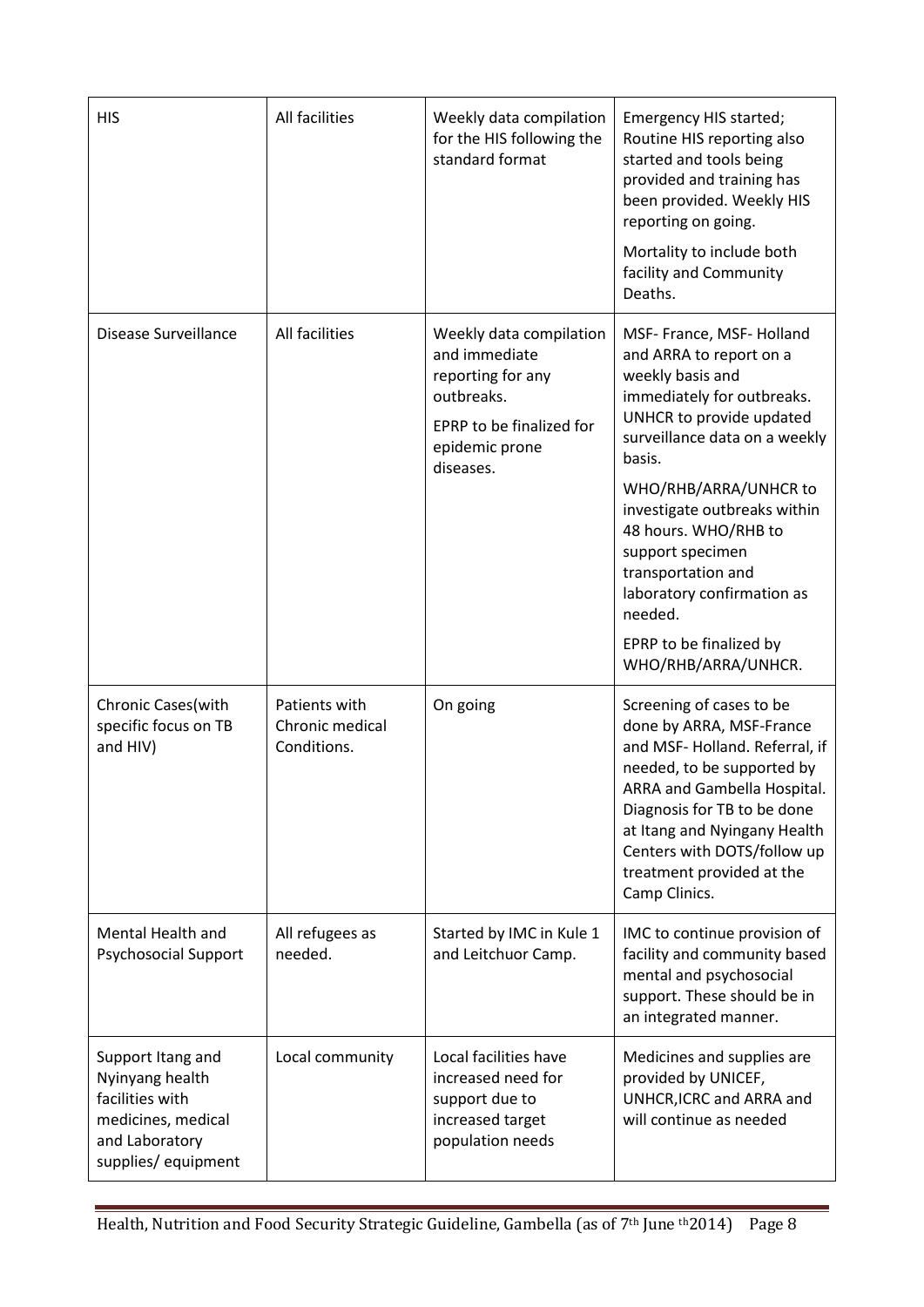At camp level (Leitchuor, Kule-1 and Kule-2), emergency preventive and 24/7 curative healthcare service will be provided by MSF-F, ARRA and MSF-H respectively. The curative services shall be provided at the outpatient and emergency OPD. The service should include triage, outpatient diagnosis treatment, RDT testing for malaria cases, referral, dressing/injection; case definitions; standard treatment protocols, procedures for patient management including SOPs for referrals. Cases requiring prolonged admission and further care will be referred to the local healthcare facility or hospital by MSF-F, MSF-Holland and ARRA.

An emergency in-patient department (IPD) of at least six beds (3 males and 3 females) is (Leitchuor/Kule 1)/will (Kule 2) be established for patients requiring short term admission. Based on the number of severely malnourished children with medical complications (for calculation purpose it is 15% of SAM children), a stabilization center (SC) was established at Leitchuor and Itang (see section below on nutrition). In addition, MSF-F and ARRA will ensure the implementation of all components of the MISP in reproductive health. Family planning services should be provided on demand. Comprehensive RH/HIV is ongoing in Leitchuor and Kule-1 Camps providing Basic EMOC functions, with referrals for Caesarian Sections made to Gambella Hospital. All facility-based RH services should be coordinated with community-based RH services and they should complement each other e.g., community-based family planning, postnatal care, referrals and counselling. IMC has started providing community based RH services which should be integrated with services provided at the Health Facilities. UN agencies and partners will organize training for health staff on the relevant health topics.

Access to continuum of care for patients who had already started treatment/medications e.g., for TB/HIV, in the country of origin has been established within the camps health facility or through referral to local health facilities.

Health services are provided in temporary health facilities which will be upgraded to semi-permanent infrastructure depending on funding availability and projected duration of existence of the camp. At all stages, the health facilities shall be equipped with infection prevention facilities such as hand-washing, sterilization, incinerator and medical waste disposal.

Partners will ensure adequate level of staffing required for both facilities based services such as medical doctors/experienced health officers, clinical nurses, psychiatric nurses, midwives, laboratory technicians and community-based health programs which should include an outreach coordinator and COWs. The number of outreach workers per household shall meet the minimum UNHCR/ARRA requirement of 1:250 – 1:500 and should be the cumulative number between the health, nutrition and WASH partners to ensure a common/integrated pool of COWs with a clear supervision/management structure. Health facilities will be supplied with essential medicine and medical supplies for the treatment of major causes of morbidity and mortality. Inter-agency emergency health kits (IEHK) and MISP supplies have been provided to all partners. Partners should now routinely monitor and report their consumption data as they transition towards needs based/consumption based supply of drugs. UNHCR has an arrangement with UNICEF and WHO for the provision of EDK/IEHK in the event of a sudden increase in need. UNHCR will also collaborate with UNFPA to provide MISP supplies. Also, MSF – France and MSF – Holland are in the process of procuring drugs and medical supplies to be used at their supported health facilities. ICRC has also donated drugs and medical supplies to ARRA, Nyingany Health Center and Gambella Hospital.

In the medium-term, UNHCR and partners will ensure the provision of adequate medicines and medical equipment through international procurement. All partners will be expected to comply with Ethiopia Food Medicine and Health Care Administration and Control Authority (FMHACA) rules on medicine procurement including provision of complete pre-import documentation. ARRA will provide support letter to facilitate speedy acquisition of importation permit. The health activities will be expanded to include the in-patient department (IPD), antenatal, post natal, safe delivery, family planning, Elimination of Mother to Child Transmission (EMTCT), all essential laboratory facilities including microscopy, routine immunization and HIV/TB treatment.

Referral services (including provision of ambulances) will be established in camps and will follow the existing SOPs on referrals. UNHCR will continue to advocate with partners and/or donors for additional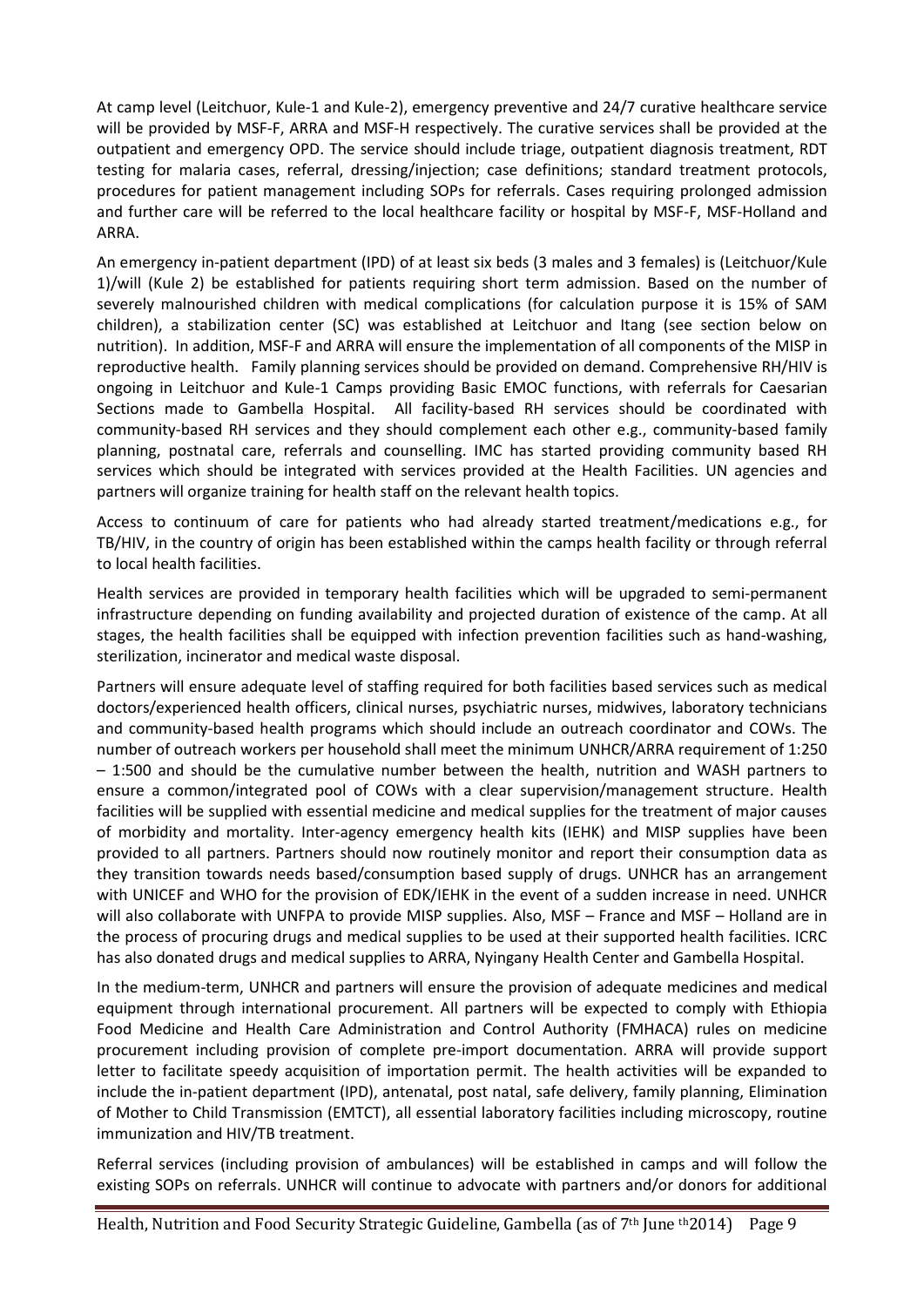ambulances. UNHCR will also work with partners in prevention and control of disease outbreaks as a priority intervention as well as distribution of bed nets (LLINs) to the general population. Persons of concern at heightened risk like pregnant, severely malnourished cases and HIV patients will receive additional LLINs.

UNHCR and partners will ensure the integration of mental health services to the primary healthcare by ensuring that the health partners have assigned the required expertise in psychiatry and psychosocial support. In addition psychosocial support programs in the community/camp will be established and strengthened.

UNHCR and ARRA will collaborate with UNICEF and the Ethiopian Ministry of Health (MoH) to ensure supply of vaccines and cold chain items. Therefore, considering the potential risk of depletion of the national vaccine stock, UNICEF will assist in the procurement of additional vaccines and vaccine-related supplies, cold chain items and refrigerators for the new influx. UNICEF will also provide technical support and training in proper handling of cold chain and maintenance of refrigeration. The World Health Organization (WHO) will provide technical support in surveillance and training of staff as well as related information education and communications (IEC) materials.

UNHCR, UNICEF, ICRC and ARRA will also support the local woreda and zonal health facilities which will provide referral services to refugees, primarily at Itang Woreda Health Centre, Nyinyang Health Center, Gambella Referral Hospital and Akobo Health Post. The main form of support will be provision of medical supplies and equipment for diagnosing and treating patients.

## **II. Nutrition:**

#### *Key Emergency Nutrition Interventions*

- 1. Vitamin A supplementation together with measles vaccination
- 2. Blanket supplementary feeding for all children 6-23 months (and expanded to 24-59 months depending on the level of the emergency)
- 3. Targeted supplementary feeding (including pregnant/lactating women, people with chronic diseases and other vulnerable groups including elderly and older children)
- 4. Therapeutic feeding for the treatment of SAM and MAM
- 5. Infant and Young Child Feeding in Emergencies (IYCF-E) interventions including Baby Friendly Spaces
- 6. Nutritional screening using MUAC,
- 7. Monitoring and surveillance
- 8. Community outreach and follow-up
- 9. Continued support for the host community nutrition program
- 10. Standard Extended Nutrition Survey (SENS)

#### **Resources**

UNHCR will support coordination and provide therapeutic feeds, nutrition products, and programming. WFP will provide supplementary feeding and the general food distribution ration. UNICEF will provide nutrition kits to support ACF; and nutrition products including ORS, zinc, therapeutic milk and ready-to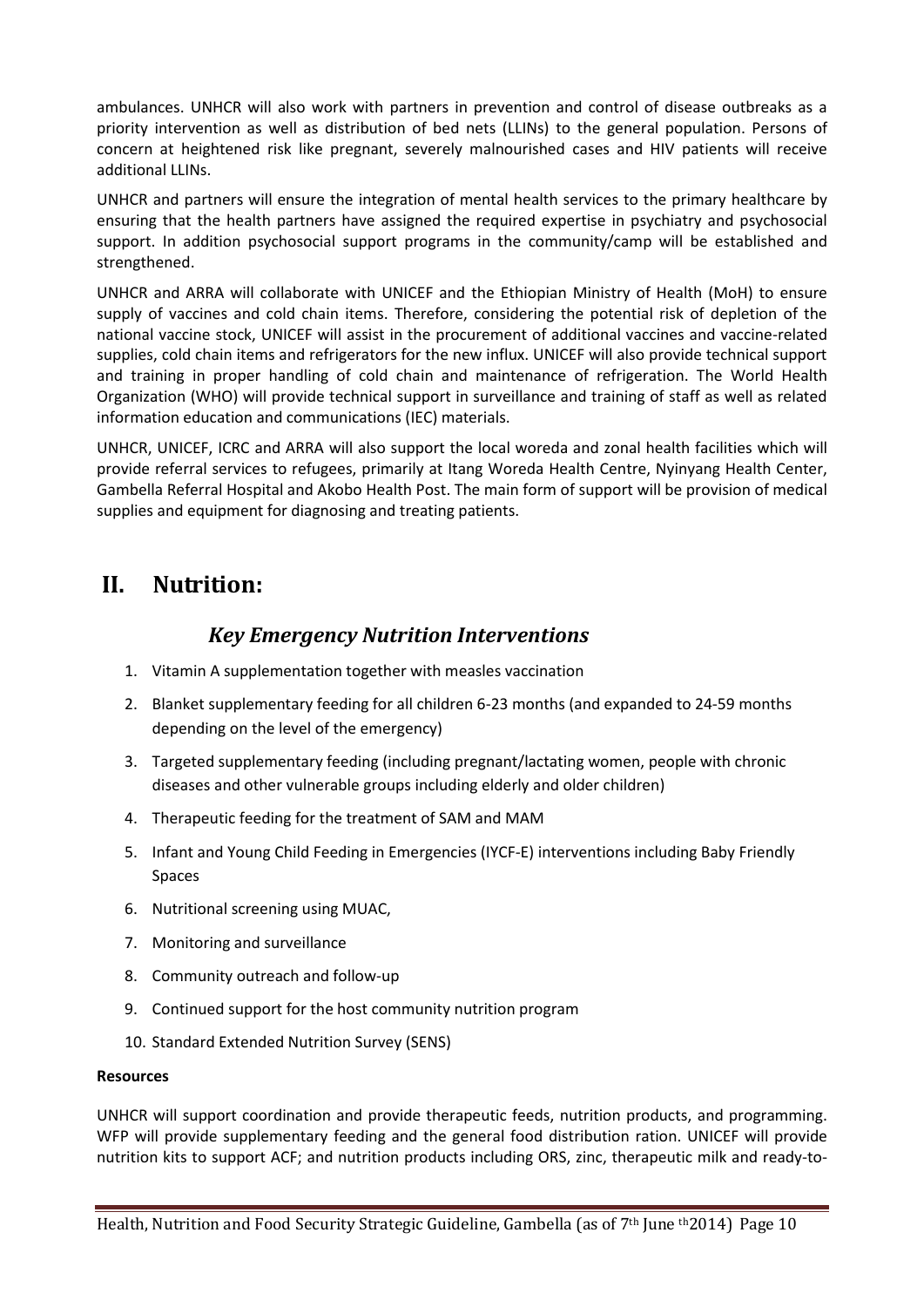use therapeutic food (RUTF) to supplement UNHCR supply upon request. The rest of the operational costs will be funded by UNHCR, ACF and GOAL.

| Key Nutrition Interventions at Reception Centre (Akobo, Pagak and |  |
|-------------------------------------------------------------------|--|
| <b>Burbiey</b> )                                                  |  |

| <b>KEY INTERVENTION</b>                                         | <b>TARGET GROUP</b>                                                                          | <b>REMARK</b>                                                                                                                            | <b>STATUS</b>                                                                                                                                                                                                                                         |
|-----------------------------------------------------------------|----------------------------------------------------------------------------------------------|------------------------------------------------------------------------------------------------------------------------------------------|-------------------------------------------------------------------------------------------------------------------------------------------------------------------------------------------------------------------------------------------------------|
| Vitamin A<br>supplementation                                    | 6 months to 5<br>years                                                                       | Vitamin A provided at<br>registration points.                                                                                            | Ongoing by GRHB Akobo,<br><b>Burbiey and Pagak</b>                                                                                                                                                                                                    |
| <b>Rapid Nutritional</b><br>Assessment (MUAC<br>and oedema)     | 6 months to 5<br>years.                                                                      | MUAC screening done<br>at the registration<br>points with SAM and<br>MAM cases cleared<br>tagged and referred.                           | Screening of all newly<br>arriving refugee children<br>immediately after<br>vaccination is ongoing by<br>GRHB staff in Akobo-.<br>MUAC screening ongoing at<br>Pagak and Burbiey for all<br>new arrivals (ACF) as part of<br>the registration process |
| Blanket<br>Supplementary<br><b>Feeding Programme</b><br>(BSFP)  | 6-59 months<br>months due to<br>level of emergency<br>Pregnant and<br><b>Lactating Women</b> | As per rapid nutrition<br>assessment results<br>Monthly MUAC for all<br>children in the BSFP to<br>assess the nutrition<br>status trends | Ongoing by ACF in Pagak<br>and Burbiey, but not<br>implemented in Akobo<br>To be reviewed based on<br>the malnutrition rates and<br>the food pipeline.                                                                                                |
| Targeted<br>Supplementary<br><b>Feeding Programme</b><br>(TSFP) | <b>MAM</b> cases                                                                             | Weekly monitoring<br>needed and home<br>follow-up (see<br>paragraph below)                                                               | Ongoing by GRHB for<br>Akobo and malnourished<br>children are prioritized for<br>relocation (Helicopter<br>relocations for sick persons)<br>Ongoing by ACF in Pagak<br>and Burbiey                                                                    |
| Out-patient<br>Therapeutic<br>Programme (OTP)                   | <b>SAM</b> cases                                                                             | Weekly monitoring<br>needed and home<br>follow-up (see<br>paragraph below)                                                               | Ongoing by GRHB for Akobo<br>and malnourished children<br>are prioritized for relocation<br>(Helicopter relocations for<br>sick persons)                                                                                                              |
|                                                                 |                                                                                              |                                                                                                                                          | Ongoing by ACF at Pagak<br>and Burbiey                                                                                                                                                                                                                |
|                                                                 |                                                                                              |                                                                                                                                          | Daily monitoring carried out                                                                                                                                                                                                                          |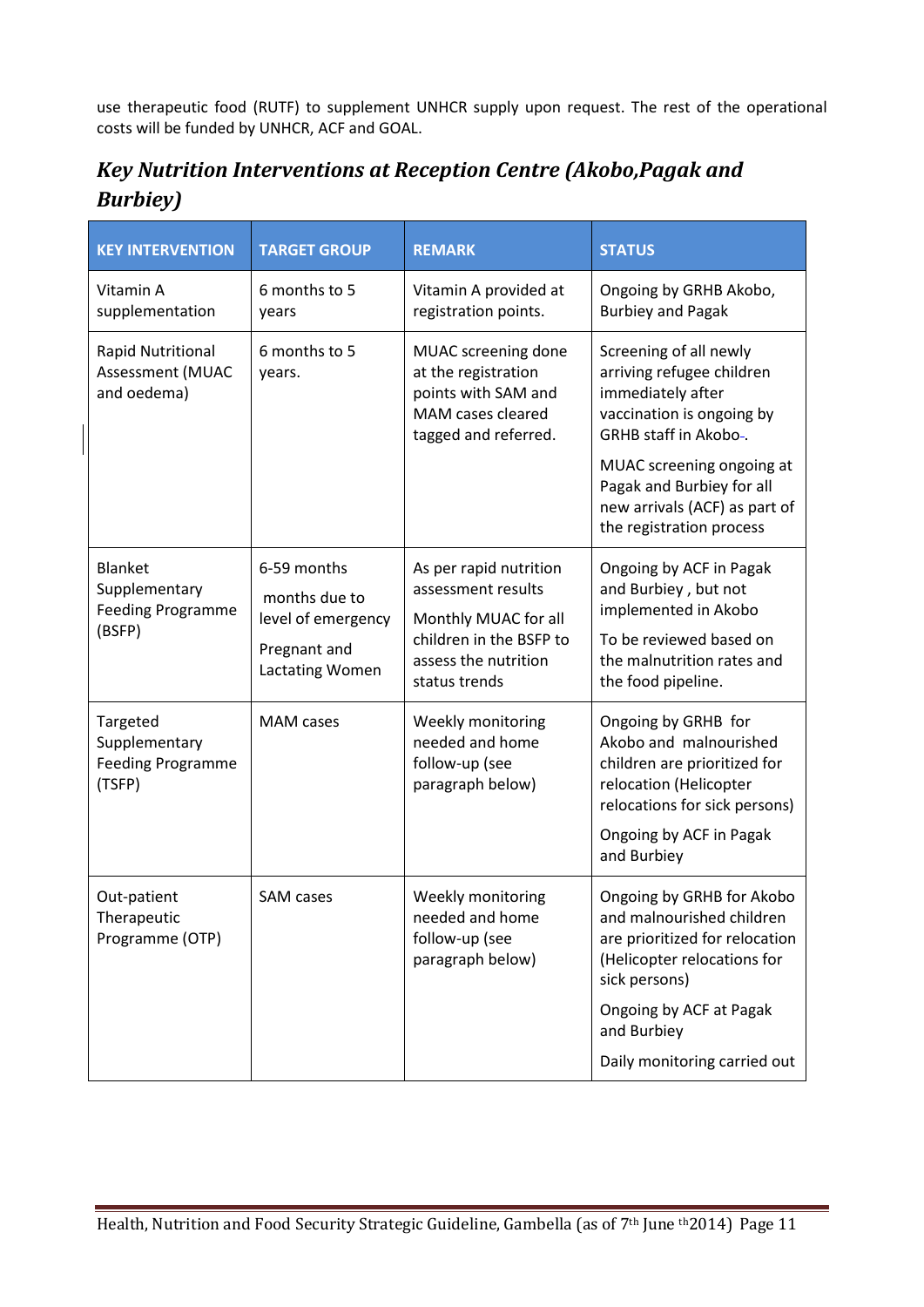| Referral to<br>stabilization center<br>(SC) or medical care | SAM cases or<br>others needing<br>medical referral            |                                                                                                   | No implementing partner<br>for Akobo where<br>malnourished children are<br>prioritized for relocation<br>(Helicopter relocations for<br>sick persons)<br>Referral to Leithuor and<br>Itang Health Center (run by<br>MSF-F) |
|-------------------------------------------------------------|---------------------------------------------------------------|---------------------------------------------------------------------------------------------------|----------------------------------------------------------------------------------------------------------------------------------------------------------------------------------------------------------------------------|
| Community<br><b>Outreach workers</b>                        | Pagak and Burbeiy<br>refugees and<br>surrounding<br>community | Move around Pagak and<br>Burbeiy to continuously<br>identify vulnerable or<br>malnourished groups | Ongoing at Pagak and<br>Burubiey (10 ACF staff<br>each).                                                                                                                                                                   |

Rapid nutritional assessment, as an immediate and cost-effective source of information on nutritional status, will be undertaken along with these activities. The target group is all children under the age of 5 years. But depending on capacity and based on the nutrition situation, screening of children 5-10 years, PLW and the elderly will be considered. If morbidity or mortality in this group spikes, then there might be an urgent need to include them in supplemental feeding programs. In addition, refugees will have access to basic emergency curative and referral services at reception sites.

Standard treatment for SAM and MAM is weekly distribution of ready-to-use therapeutic food (RUTF) for SAM children and every 2 weeks (bi-weekly) distribution of ready-to-use supplementary food (RUSF) for MAM children. In the current emergency situation, partners are providing treatment on a daily basis given the transit nature of the population at these sites. As much as possible, community based management of acute malnutrition model should be followed (see explanation note under key interventions at camp level).

The BSFP for children 6 to 59 months and PLW is being implemented by ACF in Pagak and Burbiey with support from WFP and UNHCR. At Akobo there is no BSFP, due to lack of nutrition partner, however daily relocations ensure refugees get to the camp within 48hours to access services including BSFP. The BSFP program at the entry points should provide high-energy biscuits (HEB). Prioritized relocation of all malnourished children, PLW and their respective families is ongoing and should continue to be emphasized. Additionally, appropriate screening, labelling and referral for SAM and MAM cases should be made when these children are relocated to the Camps.

| <b>KEY INTERVENTION</b>                                                                                                                                                               | <b>TARGET GROUP</b>                    | <b>REMARK</b> | <b>STATUS</b>                                                                                                                                                   |
|---------------------------------------------------------------------------------------------------------------------------------------------------------------------------------------|----------------------------------------|---------------|-----------------------------------------------------------------------------------------------------------------------------------------------------------------|
| Monitoring of the<br>malnourished<br>children, ensure<br>prioritization and<br>provide HEB on<br>need basis. All<br>interventions will be<br>necessary if POC<br>stay longer at Matar | 6 months $-59$<br>months<br><b>PLW</b> | On going      | Currently, children are<br>provided 2 days HEB by ACF<br>as they depart Burbeiy.<br>More services to be<br>considered if POC stay<br>longer at the way station. |

#### *Key Nutrition Interventions at Transit Center (Matar)*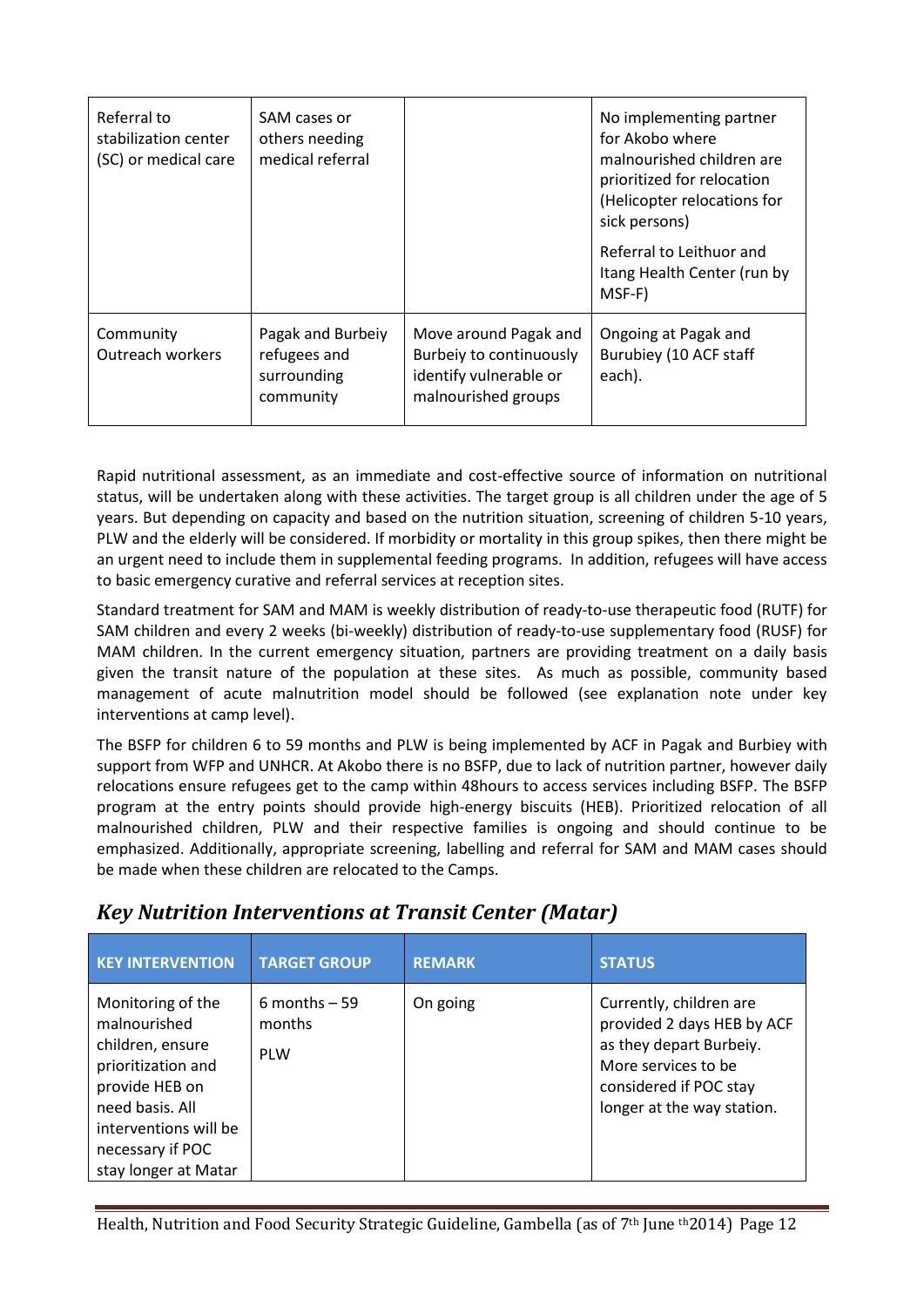| way<br>. |  |  |  |
|----------|--|--|--|
|----------|--|--|--|

Refugees in transit from Burbeiy spend one night at Matar before proceeding with relocation to Kule 2 camp on the following day. All the interventions provided at the Matar reception centre will be necessary if the refugees' length of stay at the transit exceeds one day. Concern Worldwide will monitor the children at the waystation and , provided HEB on need basis.

# *Key Nutrition Interventions at Camps (Leitchuor, Kule 1 and Kule 2)*

| <b>KEY INTERVENTION</b>                       | <b>TARGET GROUP</b>         | <b>REMARK</b>                                                                                                                                                                                                          | <b>STATUS</b>                                                                                                                                                                                                                                                                                                                                                                                                                                                                   |
|-----------------------------------------------|-----------------------------|------------------------------------------------------------------------------------------------------------------------------------------------------------------------------------------------------------------------|---------------------------------------------------------------------------------------------------------------------------------------------------------------------------------------------------------------------------------------------------------------------------------------------------------------------------------------------------------------------------------------------------------------------------------------------------------------------------------|
| Vitamin A<br>supplementation                  | 6 months to 5<br>years      | Selective<br>supplementation for<br>those who did not<br>receive at the reception<br>sites through outreach                                                                                                            | Ongoing by GRHB with<br>support from UNICEF at<br>Leitchuor, ARRA in Kule 1<br>and MSF-H in Kule2.                                                                                                                                                                                                                                                                                                                                                                              |
| Nutritional<br>screening (MUAC<br>and oedema) | 6 months to 5<br>years      | Arrival screening for all<br>target groups together<br>with information<br>package for new arrivals<br>Regular outreach<br>screening through the<br>use of community<br>volunteers/ CHWs<br>Mop-up screening<br>needed | Ongoing by ACF (Leitchuor)<br>and GOAL (Kule1 and Kule<br>2)<br>Starting on 9 April 2014<br>using an integrated pool of<br>community outreach<br>workers (ACF, MSF-F, ERCS<br>& DRC) at Leitchuor<br>In Kule1 ARRA, MSF-H,<br><b>GOAL and NRC have also</b><br>integrated their community<br>outreach workers.<br>In Kule2 community<br>outreach workers from<br>GOAL, MSF-H, ADRA and<br>NRC integrated.<br>Ongoing by the pool of<br>integrated community<br>outreach workers |
| <b>BSFP</b>                                   | 6 months to 5<br>years, PLW | As per rapid nutritional<br>assessment results<br>Monthly MUAC for all<br>children in the BSFP to<br>assess the nutrition<br>status trends                                                                             | Ongoing by ACF in Leitchuor<br>and by GOAL in Kule1 and<br>Kule2<br>NRC constructed the<br>feeding centres                                                                                                                                                                                                                                                                                                                                                                      |
| <b>TSFP</b>                                   | MAM cases                   | Need to ensure RUSF is<br>available (by WFP)                                                                                                                                                                           | Ongoing by ACF in Leitchuor<br>and by GOAL in Kule1 and<br>Kule2                                                                                                                                                                                                                                                                                                                                                                                                                |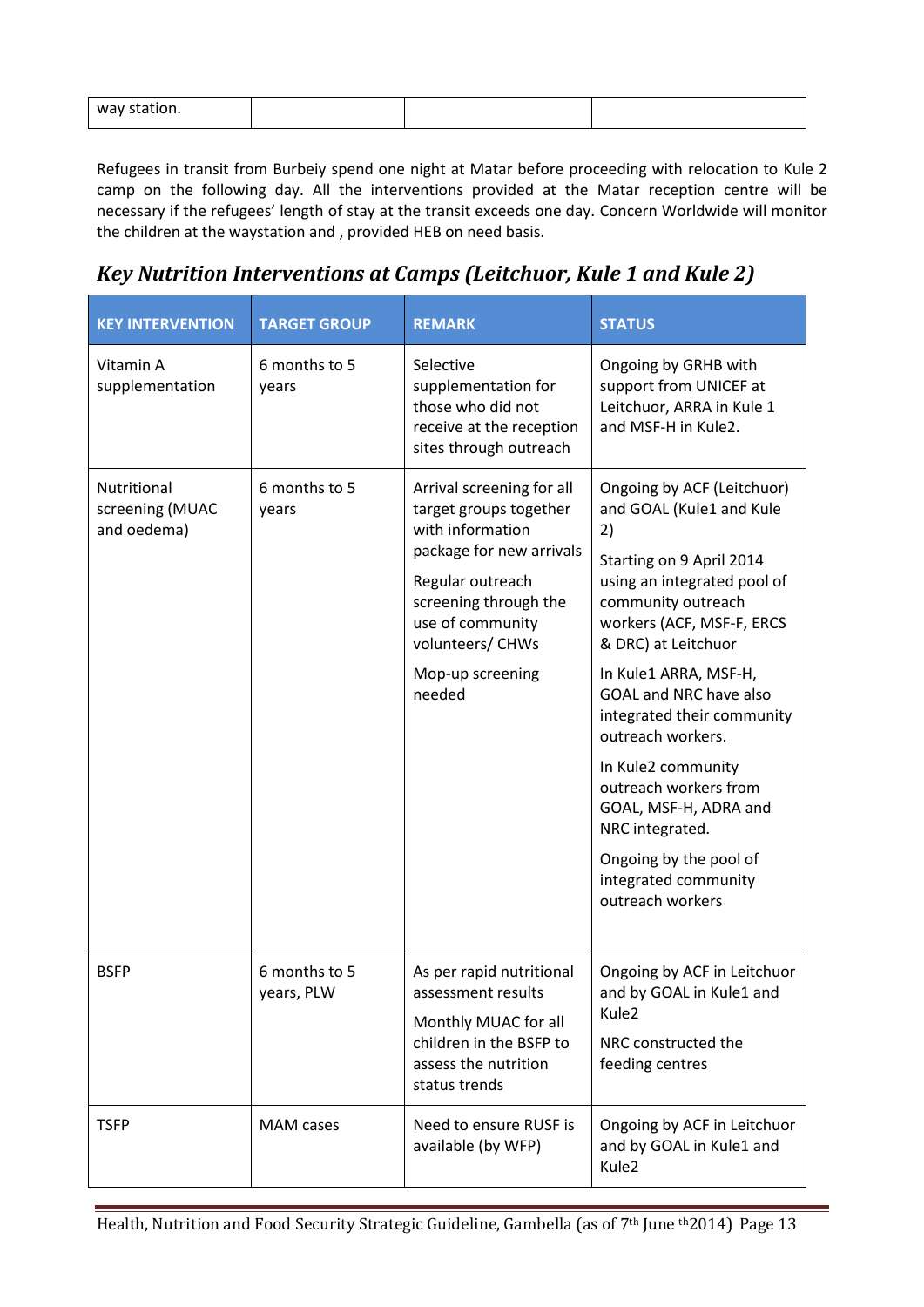| <b>OTP</b>                                                                         | Adequate RUTF to be<br><b>SAM</b> cases<br>made available (UNHCR)    |                                                                                                                                                                                                                         | Ongoing by ACF in Leitchuor<br>and by GOAL in Kule1 and<br>Kule2                                                                                                                                                             |
|------------------------------------------------------------------------------------|----------------------------------------------------------------------|-------------------------------------------------------------------------------------------------------------------------------------------------------------------------------------------------------------------------|------------------------------------------------------------------------------------------------------------------------------------------------------------------------------------------------------------------------------|
| <b>Baby Friendly Space</b><br>(BFS)                                                | All under-two<br>children and their<br>mothers                       | Assessment of<br>breastfeeding and<br>general feeding at the<br>screening site and at<br>community level                                                                                                                | Ongoing by ACF in Leitchuor<br>and by GOAL in Kule1 and<br>Kule <sub>2</sub>                                                                                                                                                 |
|                                                                                    |                                                                      | Infants and young<br>children found to have<br>breastfeeding and<br>feeding difficulties to be<br>referred to the BFS for<br>counselling and support                                                                    |                                                                                                                                                                                                                              |
| Mother to mother<br>support groups for<br>Infant and Young<br>Child Feeding (IYCF) | Mothers of under-<br>two children and<br>pregnant women              | Identify women in the<br>community who can<br>serve as lead mothers<br>(trained on appropriate<br>feeding practices after<br>which they will lead<br>groups of 10-15<br>mothers and facilitate<br>peer to peer support) | Started in Leitchuor and<br>Kule1 as the second phase<br>after the community<br>outreach response scaled<br>up                                                                                                               |
| Community<br>outreach                                                              | All households                                                       | 1:50 households<br>(integrated health,<br>nutrition and hygiene<br>promotion)                                                                                                                                           | An integrated community<br>outreach response strategy<br>in place. Implementation by<br>ACF, ERCS, MSF-F, LWF &<br>DRC in Leitchuor and by<br>GOAL, MSF-H, NRC & ARRA<br>in Kule1 and GOAL, MSF-H,<br>ADRA and NRC in Kule2. |
| <b>Stabilization Center</b>                                                        | SAM cases with<br>This service is<br>medical<br>integrated with IPD, |                                                                                                                                                                                                                         | Ongoing by MSF-F<br>(Leitchuor)                                                                                                                                                                                              |
|                                                                                    | complications<br>needing inpatient<br>stabilization                  | however strong linkage<br>is needed between the<br>partner implementing<br>the IPD and the                                                                                                                              | In Kule1 and 2 the cases<br>found are referred to Itang<br>HC (MSF-F)                                                                                                                                                        |
|                                                                                    |                                                                      | nutrition interventions.                                                                                                                                                                                                | <b>GOAL together with ARRA</b><br>are in the process of setting<br>up a stabilisation centre in<br>Kule1                                                                                                                     |
|                                                                                    |                                                                      |                                                                                                                                                                                                                         | In Kule 2 MSF-H plans -to<br>set up a stabilisation centre<br>in the coming weeks.                                                                                                                                           |
| <b>HIS</b>                                                                         | All facilities                                                       | Weekly compilation of<br>HIS following the                                                                                                                                                                              | Training was conducted for<br>all implementing partners in<br>April2014. A follow up                                                                                                                                         |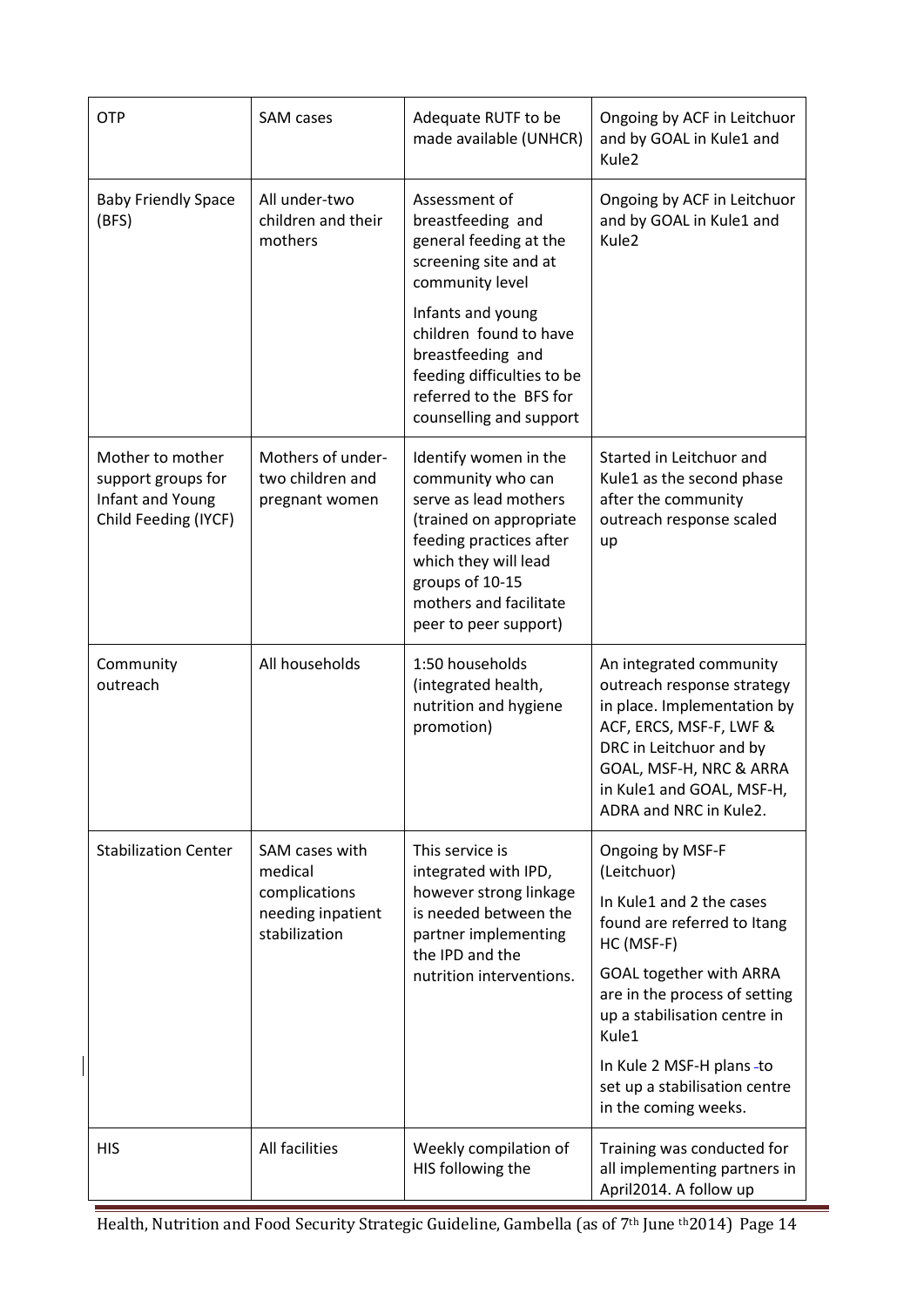|  | appropriate format | training will be planned for<br>new implementing partners |
|--|--------------------|-----------------------------------------------------------|
|  |                    |                                                           |

Screening for malnutrition will systematically continue to be carried out and all identified cases will be referred to the nutrition center in the camp for treatment. The services provided at the nutrition center will include stabilization centers, outpatient therapeutic centers, targeted supplementary feeding centers, BSFP center providing a blanket ration to children 6-59 months and PLW, appropriate infant and young child feeding promotion and protection program enrolment for all caregivers with children 0-24 months and the anaemia reduction programs. UNHCR will continue to work closely with UNICEF in supporting the above programs.

A Community Management of Acute Malnutrition (CMAM) approach will be the mainstay of the nutrition program. As the name CMAM suggests it is advised to provide care at home except for cases with medical complications where inpatient treatment and care is inevitable. CMAM links prevention of malnutrition and treatment of malnutrition at the community level, so that while children are being effectively treated, the underlying causes can also be addressed. Caretakers have other children at home who need care and other tasks, thus requiring them to come to the centres daily is not advised. During the distribution days the nutrition workers should carry out an appetite test where feeding is observed and corrections made. Thereafter, home follow-up and feeding support at that level is preferred. Nutrition education to ensure the beneficiaries understand the importance of the nutrition products is also essential.

# **III. Food Security**

Access to adequate food will be provided through a variety of means. High-energy biscuits (HEB) will be provided by WFP to newly arriving refugees at entry points, during relocation.

Refugees are foraging for firewood. Alternative energy solution is needed. Until a more substantial investment in domestic energy can be made (a specific donor might be necessary given the high costs associated with safe access to fuel) then there is a plan to procure and deliver firewood to the refugees for a limited period until alternative solutions are found.

| <b>KEY INTERVENTION</b>            | <b>TARGET GROUP</b>                                      | <b>REMARK</b>                                                                                                                                                                                                            | <b>STATUS</b>                                                                                                                                                           |
|------------------------------------|----------------------------------------------------------|--------------------------------------------------------------------------------------------------------------------------------------------------------------------------------------------------------------------------|-------------------------------------------------------------------------------------------------------------------------------------------------------------------------|
| High Energy Biscuit<br>(HEB)       | New arrivals before<br>being registered<br>and relocated | This option to be<br>followed when pre-<br>screening, registration<br>and relocation takes<br>place within 3 days and<br>also for the initial 3 days<br>under the option where<br>relocation takes place<br>after 3 days | WFP provides HEBs on<br>arrival<br>$\rightarrow$ for a maximum of 3 days<br>5 bars HEB /day /adult<br>$(2312$ Kcal/day)<br>4 bars HEB for children<br>$(1850$ Kcal/day) |
| General Food<br>Distribution (GFD) | All refugee<br>families/<br>individuals                  | Distribution center with<br>shade, water, latrine<br>needed<br>If relocation is to take                                                                                                                                  | Distribution centers<br>constructed by ARRA/NRC<br>GFD started on 10 March in<br>Pagak and on 1 April in                                                                |

*Key Food Security interventions at Reception Centre (Akobo, Pagak and Burbiey)*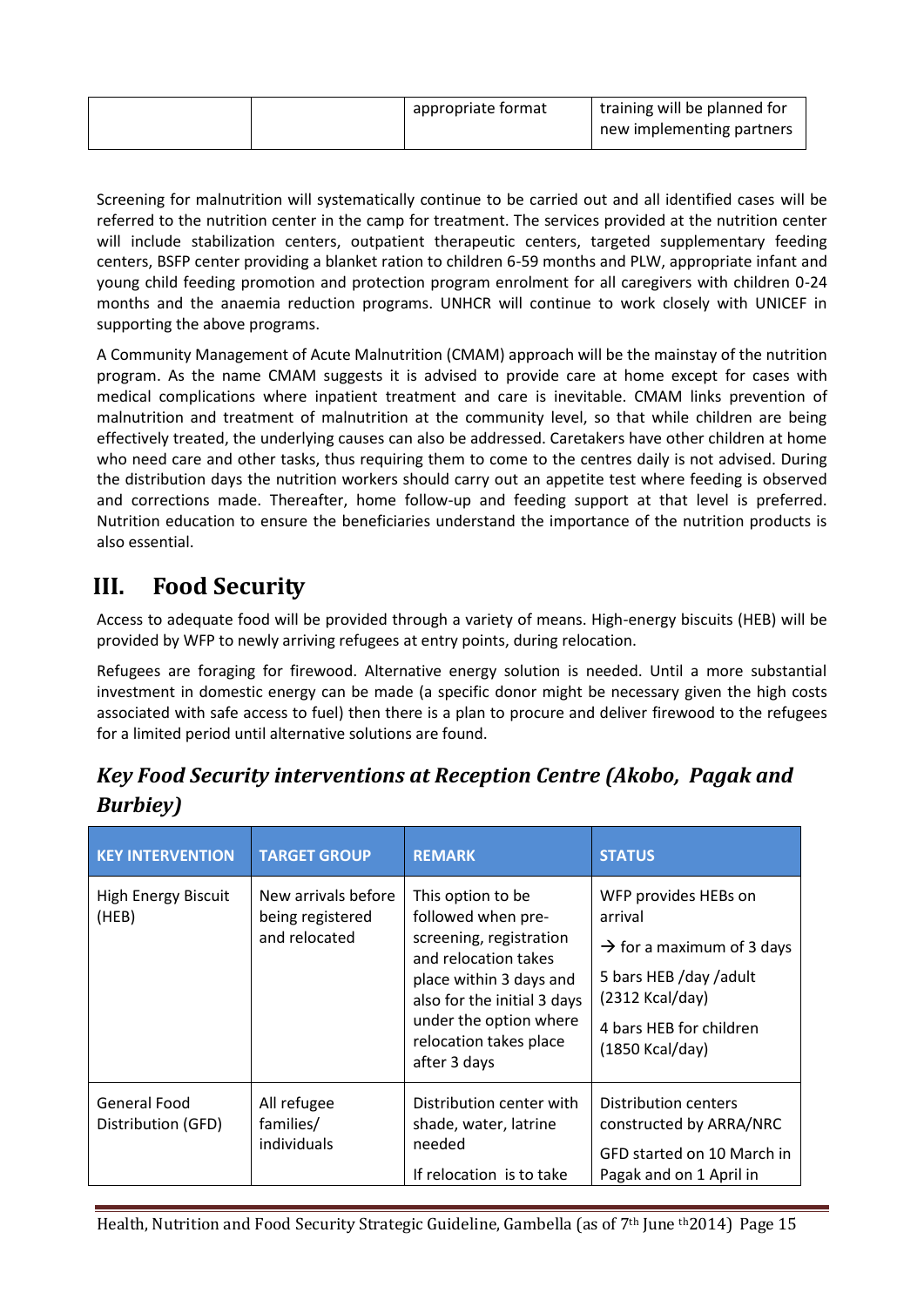|                                    |                                         | between 3 to 7 days<br>after arrival, a 7 day<br>ration should be<br>provided in addition to<br>the 3 days of HEB<br>If relocation is to take<br>place between 7 to 10<br>days after arrival, a 14<br>day ration should be<br>provided in addition to<br>the 3 days of HEB | Akobo for the backlog that<br>had not received food<br>April GFD included CSB+<br>GFD in Burbiey started on<br>$18th$ of May 2014 |
|------------------------------------|-----------------------------------------|----------------------------------------------------------------------------------------------------------------------------------------------------------------------------------------------------------------------------------------------------------------------------|-----------------------------------------------------------------------------------------------------------------------------------|
|                                    |                                         | GFD to take place<br>concurrently with the<br>registration/relocation<br>activities (min 2<br>distribution staff<br>present on a daily basis)                                                                                                                              |                                                                                                                                   |
| <b>Core Relief Items</b><br>(CRIs) | All refugee<br>families/<br>individuals | Kitchen sets to be<br>provided if the refugees<br>cannot be relocated<br>within 3 days                                                                                                                                                                                     | Ongoing                                                                                                                           |
| Access to safe<br>energy           | All refugee<br>families/<br>individuals | A more comprehensive<br>solution for safe access<br>to energy needs to be<br>identified using<br>alternatives to firewood                                                                                                                                                  | UNHCR to provide<br>firewood to targeted<br>groups at the outset                                                                  |

UNHCR, WFP and ARRA met to examine the various options to provide food to the refugees during the early phase of the emergency. While it was clear that the location posed a challenge, it was agreed that such an intervention would contribute greatly to addressing the malnutrition problem by ensuring that family members have adequate food which will in turn ensure that special food for the malnourished children is shared less. The option of providing hot meals was explored but this was ruled out because: 1) it means confining people to a location that is very small as they wait for rations which has health and hygiene implications; 2) the logistical challenges of feeding over many refugees is very complicated and expensive; 3) providing a hot meal has large associated wastage in the medium/long term because the food is fixed and does not meet everyone's tastes; and 4) a hot meal can give the refugees a false impression that these needs will be met in the longer term, when in fact, they are expected to be independent once arriving at the camps. In evaluating the best option, it was necessary to balance the needs of refugees (immediate hunger, access to water, fuel and cooking sets) with the challenges of an effective hot meal program (efficiency, effectiveness, hygienic concerns).

Consequent discussions agreed to the GFD being distributed by WFP/ARRA to all refugees to cover an initial period of 15 days in both Akobo Pagak and Burbiey. This was initially carried out as a one-off distribution taking care of the refugees waiting to be relocated. To determine the level of capacity of new arrivals to manage their own food preparation, it was also agreed that a post distribution monitoring (PDM) be conducted to see if the refugees are selling to buy prepared food, sharing with households that have access to cooking or just cooking it as expected after which subsequent decisions on distribution modality and need for kitchen sets would be made.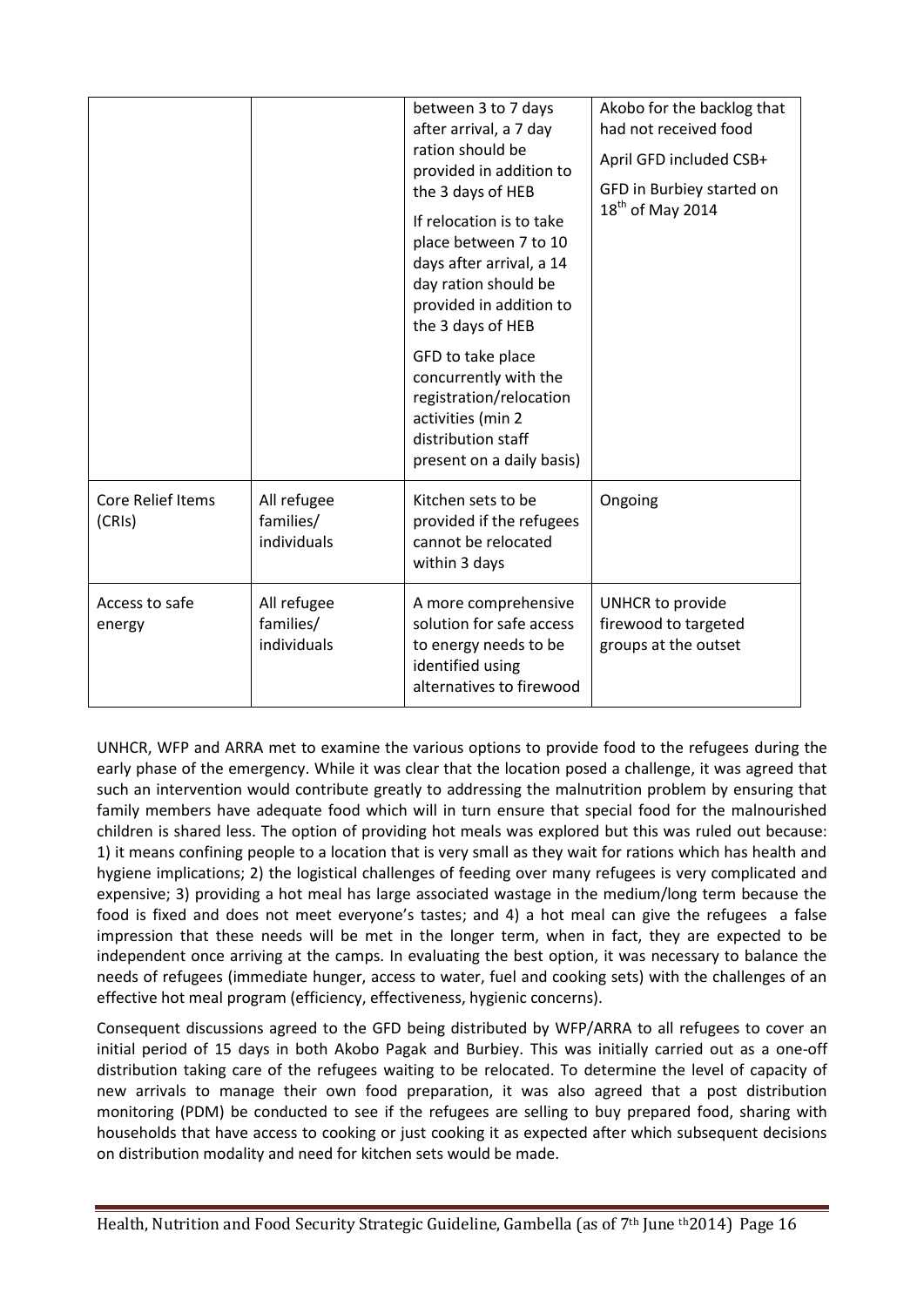Discussions on the improvement of the food response have been ongoing and challenges identified with the initial mode of distribution addressed in the second half of March 2014. As of 1 April 2014 the food response strategy in place is as below:

A combination of high energy biscuits and general food distribution has been agreed as the option for emergency feeding at the entry point with the modality of distribution depending on the length of stay at the entry points before relocation. The distribution modality is as per the options below:

Option 1: Pre-screening, Level 1 Registration and relocation carried out within 3 days

 $\triangleright$  Provision of 3 days of HEB on arrival

Option 2: Pre-screening, level 1 registration and relocation carried out post 3 days but within 7 days

- $\triangleright$  Provision of 3 days of HEB on arrival
- $\triangleright$  Provision of a 7 days general food ration after registration (Assumption that registration is carried out between the  $1<sup>st</sup>$  and the  $2<sup>nd</sup>$  day of arrival)
- $\triangleright$  Provision of core relief items including kitchen sets and water jerry can

Option 3: Pre-screening, Level 1 Registration and relocation carried out post 7 days but within 14 days

- $\triangleright$  Provision of 3 days of HEB on arrival
- $\triangleright$  Provision of a 14 days general food ration after registration (Assumption that registration is carried out between the  $1<sup>st</sup>$  and the  $2<sup>nd</sup>$  day of arrival)
- $\triangleright$  Provision of core relief items, including kitchen sets, jerricans, buckets and soap

As of the 6 June 2014 there is no registration backlog and registration is carried out on arrival at all the entry points. Option 3 is in place in Burbiey though enhanced relocation plans are being implemented to clear the backlog of refugees. At Pagak and Akobo option 1 is being implemented. Review on a week-toweek basis to ensure the right option is in place is ongoing.

Agencies have also agreed that the best solution for refugees at entry points is to relocate them to camps as soon as is possible so that subsequent new arrivals should only stay 1-2 days in the reception site before being relocated to the camp.

## *Key Food Interventions at Transit Center (Matar)*

| <b>KEY INTERVENTION</b> | <b>TARGET GROUP</b>                     | <b>REMARK</b>                                                               | <b>STATUS</b>                                                   |
|-------------------------|-----------------------------------------|-----------------------------------------------------------------------------|-----------------------------------------------------------------|
| <b>HEB</b>              | All refugee<br>families/<br>individuals | This option to be<br>followed when<br>relocation takes more<br>than 3 days. | Matar is the transit site<br>between Burbeiy and Kule2<br>Camp. |

Refugees on transit from Burbeiy will spend one night at Matar before proceeding with relocation to the camp the following day. ACF will provide 2 days ration of HEB while Concern Worldwide will monitor and provide additional HEB if stay at Matar is extended or on need basis. Women with small children should be carefully monitored, especially to ensure dehydration is managed in a timely fashion.

## *Key Food Security Interventions at Camps (Leitchuor, Kule1 and Kule2)*

| <b>KEY INTERVENTION</b><br><b>TARGET GROUP</b> |             | <b>REMARK</b>           | <b>STATUS</b>          |  |
|------------------------------------------------|-------------|-------------------------|------------------------|--|
| <b>Distribution of CRIs</b>                    | All refugee | Preferably given on day | Ongoing by UNHCR, ARRA |  |

Health, Nutrition and Food Security Strategic Guideline, Gambella (as of 7<sup>th</sup> June <sup>th</sup>2014) Page 17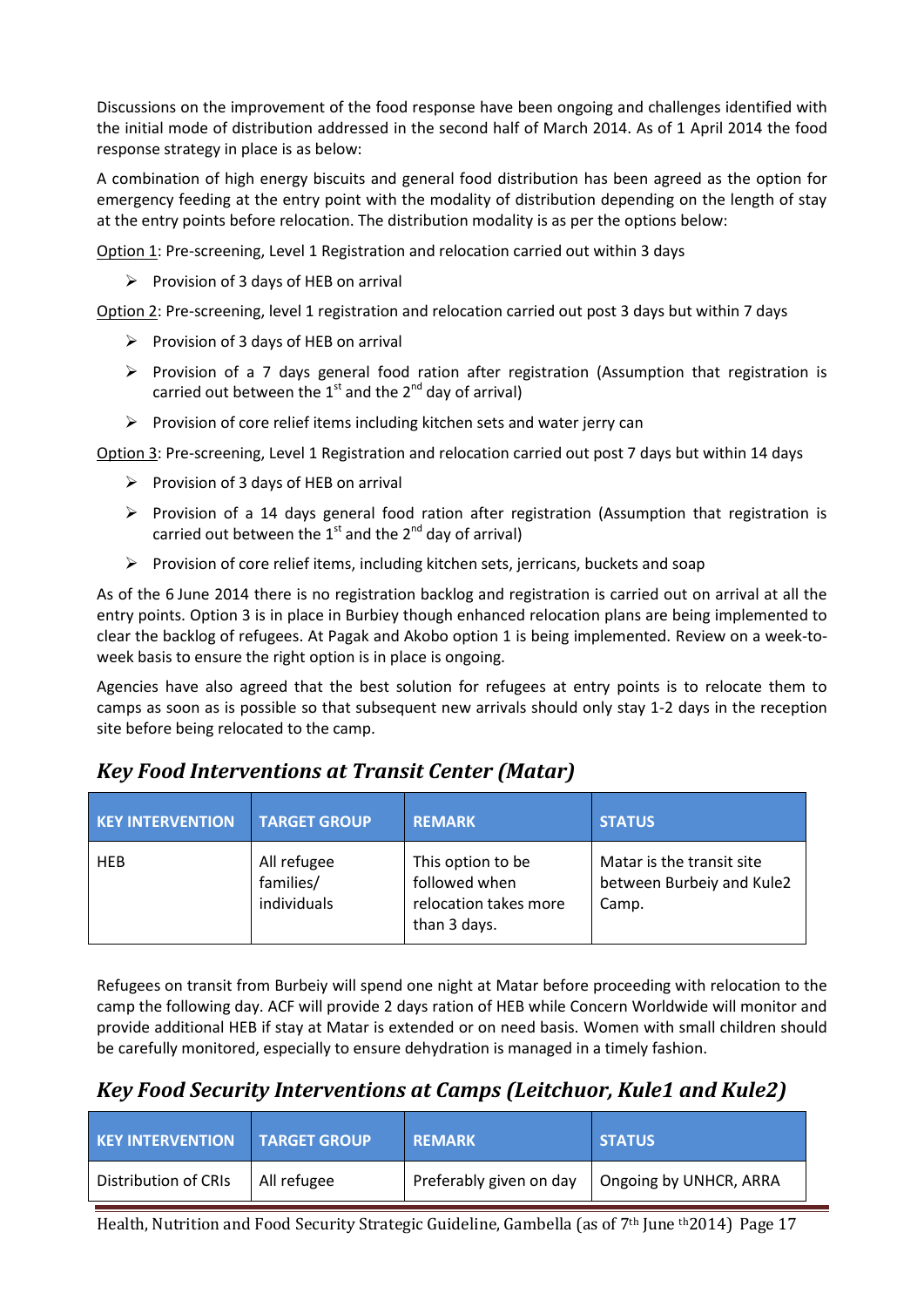|                             | families/<br>individuals                | of arrival and latest on<br>second day                                                              | UNICEF has also supported<br>with bed nets, plastic sheets                                                                                                                                                  |
|-----------------------------|-----------------------------------------|-----------------------------------------------------------------------------------------------------|-------------------------------------------------------------------------------------------------------------------------------------------------------------------------------------------------------------|
| <b>GFD</b>                  | All refugee<br>families/                | Distribution center with<br>shade, water and latrine                                                | To be constructed<br>(ARRA/NRC)                                                                                                                                                                             |
|                             | individuals                             | One month ration                                                                                    | Ongoing by ARRA                                                                                                                                                                                             |
|                             |                                         |                                                                                                     | Clustering distribution days<br>to start at the beginning of<br>the month and be finalized<br>within 3-5 days for old<br>arrivals                                                                           |
|                             |                                         |                                                                                                     | This has started in June for<br>Leitchuor and will start in<br>Kule 1 in July                                                                                                                               |
|                             |                                         |                                                                                                     | In Kule2 a one month food<br>distribution is conducted<br>upon arrival                                                                                                                                      |
| <b>Cereal Grinding Mill</b> | All refugee<br>families/<br>individuals | Private contractor<br>preferred initially who is<br>DRC as community<br>structures are<br>developed | Two mills are installed in<br>Kule1 and plans to install<br>one mill in Leitchuor and<br>Kule 2 are still underway.<br>Additional grinding mills<br>were procured by UNHCR<br>and are awaiting installation |
| Alternative energy          | All refugee<br>families/<br>individuals | Short, medium and long<br>term solutions needed                                                     | Implementation plan<br>developed by environment<br>team                                                                                                                                                     |
| Complementary<br>food       | All refugee<br>families/<br>individuals | Enhancing access to<br>food commodities not<br>provided in GFD basket                               | Under review by food<br>security experts based on<br>resource availability                                                                                                                                  |
|                             |                                         | Would require UNHCR<br>receiving funding from a<br>food donor (not typical)                         |                                                                                                                                                                                                             |
|                             |                                         | If this can happen; cash<br>should be considered<br>based on market<br>analysis and feasibility.    |                                                                                                                                                                                                             |

On arrival in the camps each family receives. a dry food ration allotment on the second day alongside CRIs (like kitchen sets, jerry cans, blankets, sleeping mats, bed nets etc.). However, in the newest camp (Kule2), refugees receive CRIs immediately on arrival. This is an encouraging trend and meets the immediate need of refugees to collect hot meal/cook own food on arrival.

GFD is provided by ARRA to the refugee population at camp level in collaboration with WFP. Food utilization will be maximized in collaboration with partners by reducing food ration drain due to selling to address unmet needs (milling, fuel wood, CRIs etc.). Milling services will be provided in all camps to mill

Health, Nutrition and Food Security Strategic Guideline, Gambella (as of 7<sup>th</sup> June <sup>th</sup>2014) Page 18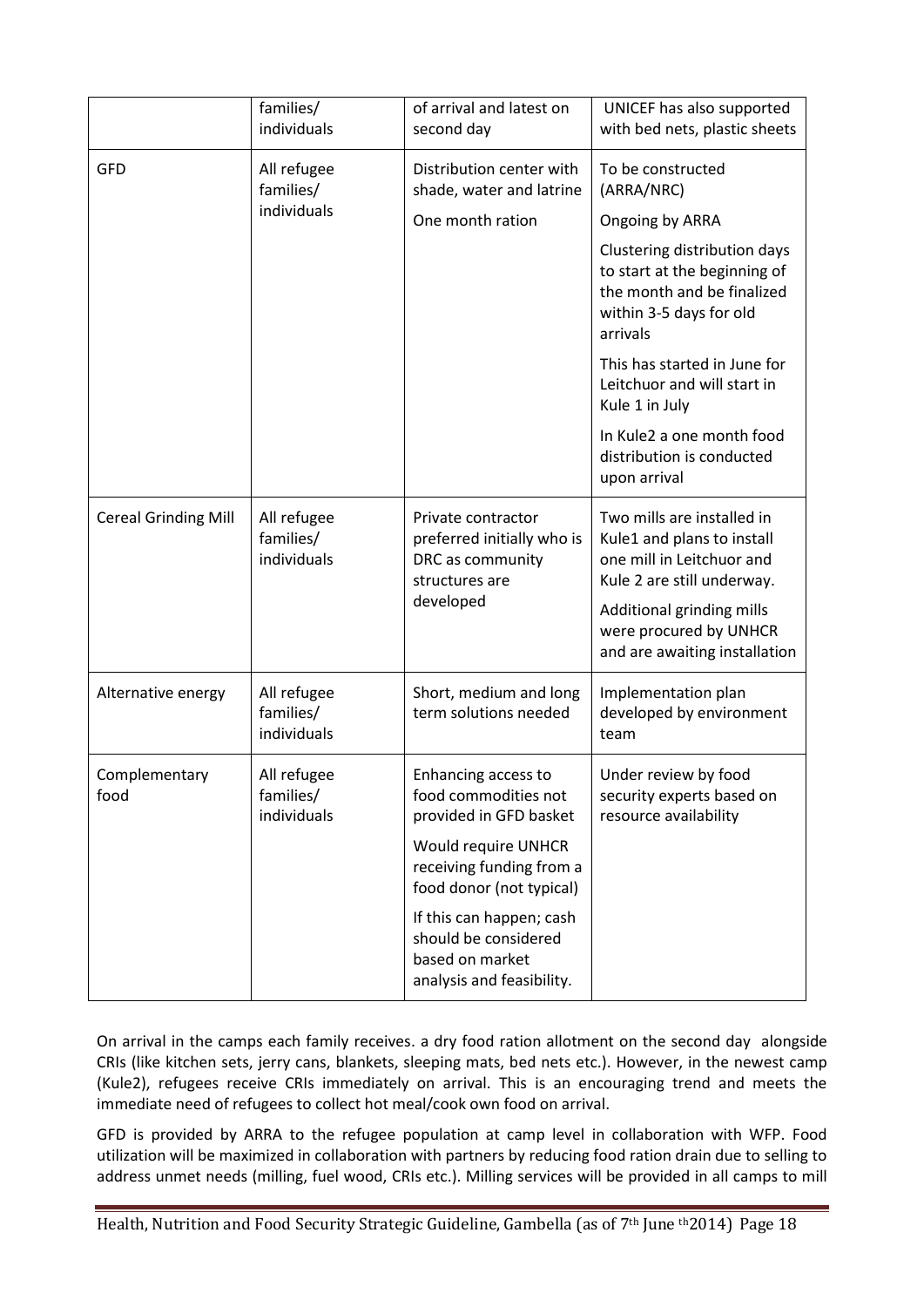the sorghum /wheat grain provided to refugees. There is already two grinding mills established at Kule1 Camp. Additional grinding mills were delivered from Addis Ababa by UNHCR and are awaiting installation. DRC will support the operation of the grinding mills.

Currently refugees are foraging for firewood. Alternative energy options need immediate support with initial plan to procure firewood and provide fuel saving stoves. Medium and longer term sustainable options proposed by the environment team need to be considered.

# **IV. Monitoring**

| Goal                                                           | <b>Target</b> |
|----------------------------------------------------------------|---------------|
| Reduce the Crude mortality rate (per/10,000/day)               |               |
| Reduce the Under-five mortality rate (per/10,000/day)          |               |
| Reduce prevalence of global acute malnutrition (% W/H Z-score) | $< 10.0\%$    |

| <b>Expected output</b>                                                                                            | <b>Target</b> |  |  |  |
|-------------------------------------------------------------------------------------------------------------------|---------------|--|--|--|
| <b>Health</b>                                                                                                     |               |  |  |  |
| Number of direct beneficiaries from emergency drugs supplies (IEHK/RH kits, etc.)                                 | 142,000       |  |  |  |
| Proportion of communicable diseases detected and responded to within 48 hours                                     | 100%          |  |  |  |
| Proportion of live births at EMOC facility                                                                        | $>90\%$       |  |  |  |
| Measles vaccination coverage rate                                                                                 | >90%          |  |  |  |
| Proportion of births attended by skilled personnel                                                                | $>60\%$       |  |  |  |
| Proportion of rape survivors who have been examined and provided Post Exposure<br>Prophylaxis (PEP) within 72hrs. | 100%          |  |  |  |
| Proportion of rape survivors who have been examined and provided emergency<br>Contraception (EC) within 120 hrs.  | 100%          |  |  |  |
| Facilitate universal access to antiretroviral therapy                                                             | 90%           |  |  |  |
| <b>Nutrition</b>                                                                                                  |               |  |  |  |
| IYCF programmes targeting children 0-24 months established or maintained (yes/no)                                 | 100%          |  |  |  |
| IYCF programmes targeting pregnant and lactating women established or maintained                                  | 100%          |  |  |  |
| (yes/no)                                                                                                          |               |  |  |  |
| BFS established and maintained in all camps and reception centers (e.g.)                                          |               |  |  |  |
| Coverage community management of acute malnutrition programmes                                                    | >90%          |  |  |  |
| Written strategy to address anaemia and other micronutrient deficiencies available                                |               |  |  |  |
| (yes/no)                                                                                                          |               |  |  |  |
| Functional nutritional screening system established and maintained in each site<br>(yes/no)                       |               |  |  |  |
| Coverage of blanket supplementary feeding programmes for 6-23 months                                              | >90%          |  |  |  |
| Coverage of blanket supplementary feeding programmes for 6-59 months                                              | >90%          |  |  |  |
| Coverage of blanket supplementary feeding for pregnant and lactating women.                                       | >90%          |  |  |  |
| <b>Food security</b>                                                                                              |               |  |  |  |
| Proportion of people receiving food assistance (in kind)                                                          | 100%          |  |  |  |
| Average # of Kcals distributed per person per day                                                                 | 2100Kcal/     |  |  |  |
|                                                                                                                   | p/d           |  |  |  |

# **V. Training**

In collaboration with relevant partners emphasis will be given to build capacity of the healthcare workers to provide up-to-date and quality service. A training plan will be developed, based on identified needs through consultation with ARRA and nutrition partners. The training will focus both on the national and the refugee healthcare staff.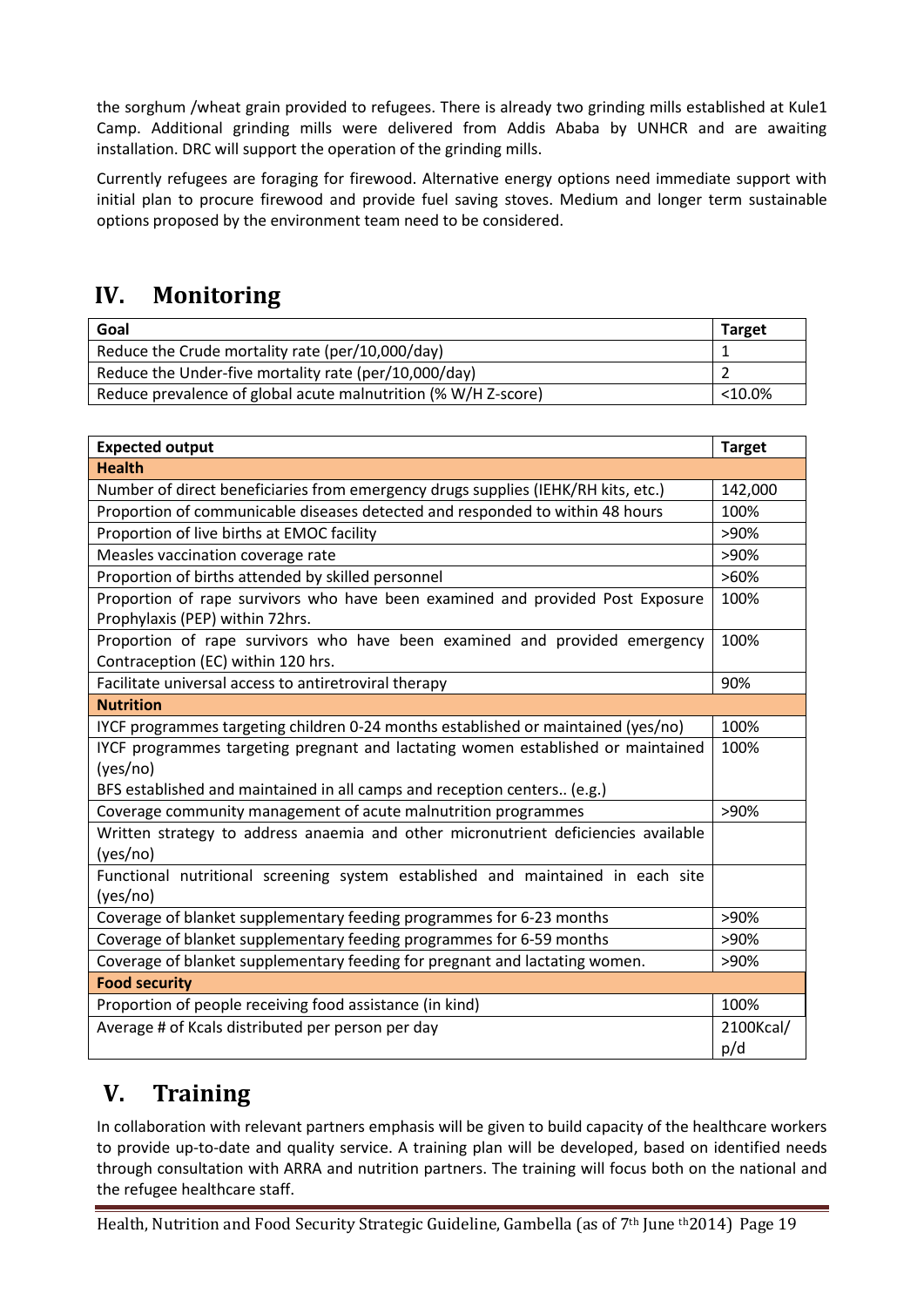The capacity building training shall include training of relevant staff on new guidelines, protocols and tools in the form of in-service and on-the-job training. UNHCR in collaboration with the partners will ensure that the trained staff is retained, appropriately assigned and provided the required support following the training.

# **VI. Service Delivery Arrangements and Standards:**

Based on lessons from the Dollo Ado response, the below proposed key service delivery arrangements and standards are outlined:

| <b>SERVICE DELIVERY</b><br><b>ARRANGEMENT</b> | <b>MINIMUM STANDARD</b>                                                                                                                                                                                                                                | <b>REMARK</b>                                                                                                                                                                                                                                                                                                                                                                                       |
|-----------------------------------------------|--------------------------------------------------------------------------------------------------------------------------------------------------------------------------------------------------------------------------------------------------------|-----------------------------------------------------------------------------------------------------------------------------------------------------------------------------------------------------------------------------------------------------------------------------------------------------------------------------------------------------------------------------------------------------|
| Decentralization                              | • 1 health facility per 10,000<br>population<br>1 nutrition facility per 10,000<br>population<br>• 1 stabilization center (SC)<br>maximum of 50 children                                                                                               | It is encouraged that the health<br>facility and the decentralized<br>nutrition center are located at the<br>same locations so that referral<br>between the two is smoothly<br>undertaken. To this end, MSF-H has<br>established a decentralized health<br>post at Kule-1-zone-C and other<br>partners have started preparation.                                                                    |
| Community outreach                            | • 1 community outreach<br>worker per 50 households<br>• No parallel health and<br>nutrition community<br>outreach workers<br>• The training package for<br>community outreach<br>workers is standardized and<br>delivered jointly by<br>concerned IPs. | UNHCR and partners will expand<br>the vital role that the community-<br>based health workforce plays in all<br>phases of emergency risk<br>management (prevention,<br>preparedness, response and<br>recovery); and promote the scale-<br>up of community-based health<br>workforces by recognizing all those<br>who make up this workforce, and<br>training and equipping them for<br>interventions |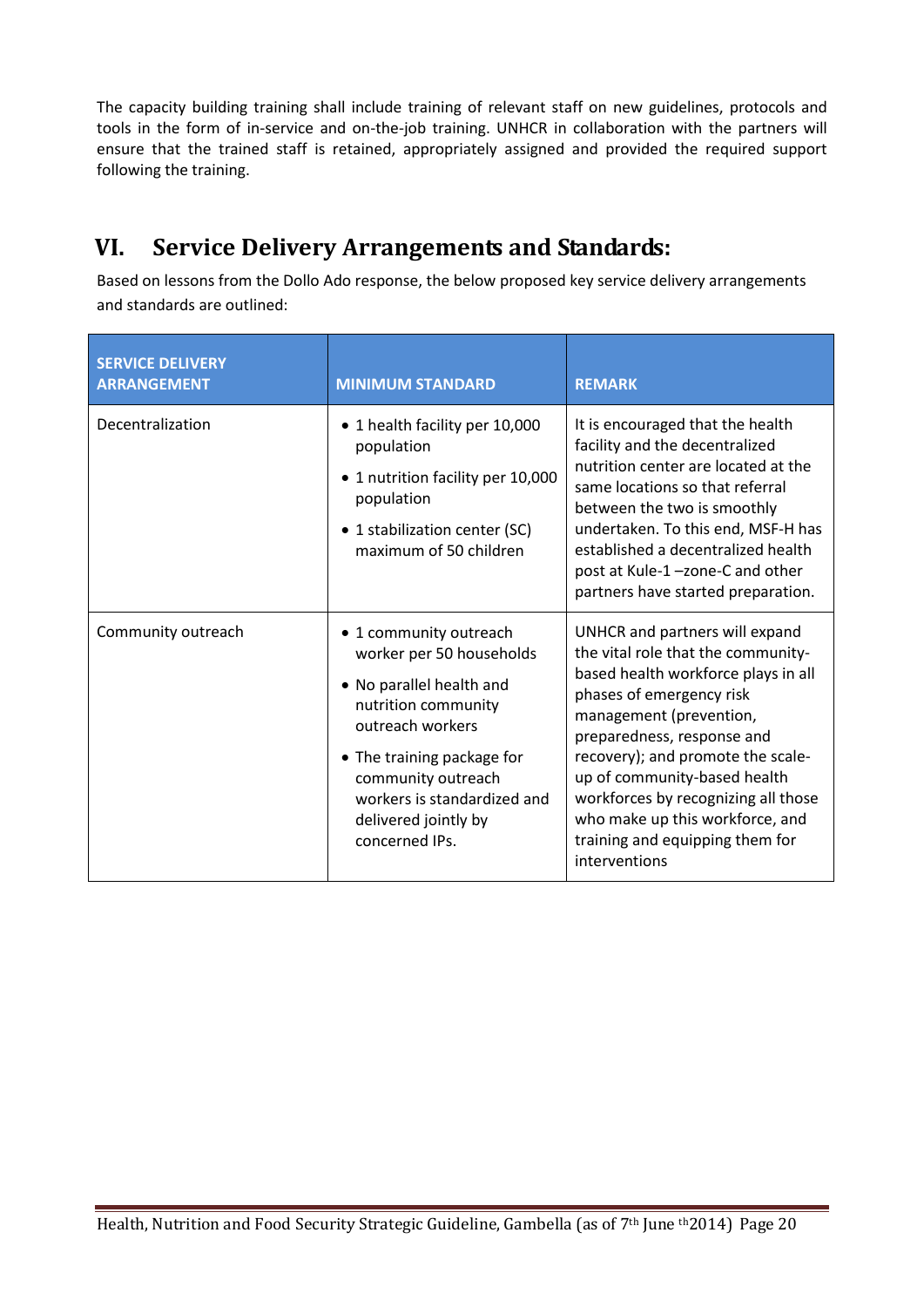# **VII. Accountability Matrix (3Ws)**

| <b>Thematic Area</b>                 | Akobo                       | Wanthowa        | Jikawo      | Lare Woreda          |                   |                | <b>Dimma</b> | Gog         |
|--------------------------------------|-----------------------------|-----------------|-------------|----------------------|-------------------|----------------|--------------|-------------|
|                                      | Woreda                      | Woreda          | Woreda      |                      |                   |                | Woreda       | Woreda      |
|                                      | <b>Tergol</b>               | <b>Burubiey</b> | Leitchuor   | Pagak transit        | Kule-1            | Kule-2         | Raad         | Pochalla    |
|                                      | reception                   | transit         | camp        | site                 | camp              |                | corridor     | corridor    |
|                                      | centre                      | site(including  |             |                      |                   |                | Okugo        | Pugnido     |
|                                      |                             | Matar)          |             |                      |                   |                | camp         | camp        |
| Pre-departure                        | <b>IOM</b>                  | <b>IOM</b>      | N/A         | <b>IOM</b>           | N/A               | <b>NA</b>      | ARRA         | ARRA        |
| medical                              |                             |                 |             |                      |                   |                |              |             |
| screening                            |                             |                 |             |                      |                   |                |              |             |
| Immunization                         | GRHB/MSF-F                  | <b>GRHB</b>     | GRHB/MSF-   | Lare Woreda          | <b>ARRA</b>       | MSF-H          | <b>ARRA</b>  | ARRA        |
| (new arrival)                        |                             |                 | F           | Health               |                   |                |              |             |
|                                      |                             |                 |             | Office/UNICEF        |                   |                |              |             |
| Immunization                         | GRHB/<br><b>UNICEF</b>      | <b>NA</b>       | MSF-F       | Lare Woreda          | <b>ARRA</b>       | MSF-H          | ARRA         | ARRA        |
| (Routine EPI)                        |                             |                 |             | HO/UNICEF            |                   |                |              |             |
| <b>Curative</b><br>services          | MSF-F                       | MSF_F           | MSF-F       | GRHB/MSF-F           | /ARRA             | MSF-H          | ARRA         | <b>ARRA</b> |
|                                      |                             | ACF(Concern     | <b>ACF</b>  | <b>ACF</b>           | <b>GOAL</b>       | <b>GOAL</b>    | <b>ARRA</b>  | ARRA        |
| <b>Rapid Nutrition</b><br>assessment | MSF-F/GRHB                  | Worldwide-      |             |                      |                   |                |              |             |
|                                      |                             | Matar)          |             |                      |                   |                |              |             |
| Nut. treatment                       | Gap                         | <b>NA</b>       | <b>ACF</b>  | <b>ACF</b>           | GOAL              | <b>GOAL</b>    | <b>ARRA</b>  | ARRA        |
| (SAM, MAM),                          |                             |                 |             |                      |                   |                |              |             |
| IYCF, comty.                         |                             |                 |             |                      |                   |                |              |             |
| outreach                             |                             |                 |             |                      |                   |                |              |             |
| <b>BSFP</b>                          | Gap                         | <b>ACF</b>      | <b>ACF</b>  | <b>ACF</b>           | GOAL              | GOAL           | N/A          | N/A         |
| <b>Stabilization</b>                 | Gap                         | N/A             | MSF-F       | Referral to          | MSF-F             | MSF-F          | <b>ARRA</b>  | <b>ARRA</b> |
| centre                               |                             |                 |             | Itang HC run         | (SC in            | (SC in         |              |             |
|                                      |                             | N/A             | MSF-        | by MSF-F             | Itang)            | Itang)         | <b>ARRA</b>  | ARRA        |
| <b>MHPSS</b>                         | Gap                         |                 | F(health)/A | ACF (Nut<br>program) | ARRA(h<br>ealth)/ | MSH<br>H(healt |              |             |
|                                      |                             |                 | CF (Nut     |                      | <b>GOAL</b>       | h)/            |              |             |
|                                      |                             |                 | program)    |                      | (Nut              | <b>GOAL</b>    |              |             |
|                                      |                             |                 |             |                      | progra            | (Nut           |              |             |
|                                      |                             |                 |             |                      | m)                | progra         |              |             |
|                                      |                             |                 |             |                      |                   | m)             |              |             |
| RH/HIV (MISP)                        | <b>GRHB</b>                 | MSF-F           | MSF-F/IMC   | MSF-F                | ARRA/             | MSF-H          | <b>ARRA</b>  | ARRA/       |
| (UNFPA supply)                       |                             |                 |             |                      | IMC               |                |              | RaDO        |
| Comprehensive                        |                             |                 |             |                      |                   |                |              |             |
| <b>EPR</b>                           | Outbreak                    | OCT & plan      | OCT & plan  | OCT & plan           | OCT&              | OCT            | OCT&         | OCT&        |
|                                      | control team                | developed       | developed   | developed            | plan              | plan           | plan         | plan        |
|                                      | formed; plan                |                 |             |                      | develo            | develo         | develop      | develop     |
|                                      | developed                   |                 |             |                      | ped               | ped            | ed           | ed          |
| Referral                             | <b>UNHCR</b><br>helicopter/ | MSF-F/IOM       | MSF-F       | MSF-F                | ARRA,<br>ERCS,    | MSF-H          | ARRA         | ARRA        |
|                                      | IOM                         |                 |             |                      | <b>ICRC</b>       |                |              |             |
|                                      |                             |                 |             |                      |                   |                |              |             |

**WFP:** Food supply for GFD, BSFP and nutrition program, technical staff support

**UNICEF:** Medicines, medical and nutrition supplies, bed nets (LLINs), technical staff support, liaison and financial support to GRHB, cholera kits

**WHO:** Disease surveillance, technical staffs support

**UNFPA:** Reproductive health kits

**IOM:** Medical screening prior to relocation, medical escort and prioritization of malnourished and other vulnerable individuals

**ICRC:** Ambulance support, donation of surgical and other equipment to Gambella Referral Hospital, local health centers

**ERCS:** Ambulance services